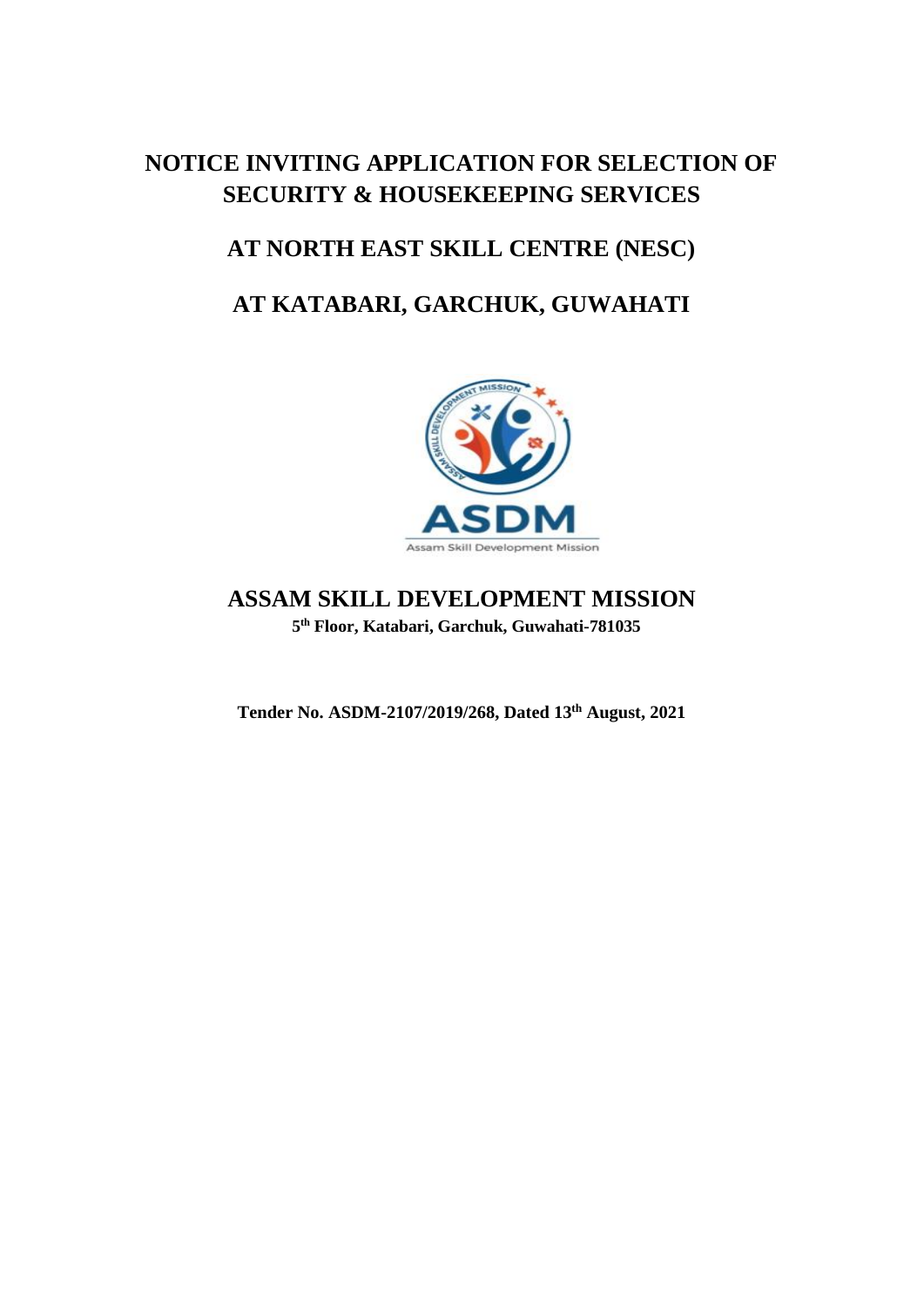#### **Notice Inviting Tender**

ASDM invites tender in Two-Bid System in sealed cover from registered Contractors for the following work:

| <b>Services</b>                               | Security and House Keeping Services at North East                                            |
|-----------------------------------------------|----------------------------------------------------------------------------------------------|
|                                               | Skill Centre, Katabari, Garchuk, Guwahati-781035                                             |
| Advertisement No.                             | ASDM-2107/2019/268, Dated: 13/08/2021                                                        |
| <b>Office Address</b>                         | ASSAM SKILL DEVELOPMENT MISSION                                                              |
|                                               | 5th Floor, Katabari, Garchuk, Guwahati-781035                                                |
| <b>Amount of EMD</b>                          | Bid should be accompanied with a sum of                                                      |
|                                               | Rs.30,000/- towards EMD in the form of DD drawn                                              |
|                                               | in favour of Assam Skill Development Mission and                                             |
|                                               | payable at Guwahati.                                                                         |
| <b>Cost of Bid Document</b>                   | Bid should be accompanied with a sum of Rs.5,000/-                                           |
|                                               | towards Cost of Bid Document in the form of DD<br>drawn in favour of Assam Skill Development |
|                                               | Mission and payable at Guwahati.                                                             |
| Date of Tender                                | $13th$ August, 2021                                                                          |
|                                               |                                                                                              |
| Closing Date & Time for Tender Submission at  | 31 <sup>st</sup> August, 2021 upto 02:00 PM                                                  |
| ASDM Office, Katabari, Garchuk, Guwahati      |                                                                                              |
| Date & time of Opening Tender at ASDM Office, | 31 <sup>st</sup> August, 2021 at 04:00 PM                                                    |
| Katabari, Garchuk, Guwahati                   |                                                                                              |
| <b>Bid Validity</b>                           | The tender submitted should remain valid for 90 days                                         |
|                                               | from the date of opening of bid.                                                             |

## **The tender document containing detail of scope of work, terms and conditions of the contract, etc., can be downloaded from website [www.asdm.assam.gov.in](http://www.asdm.assam.gov.in/) [f](http://www.iiitdm.ac.in/)rom 13 th August, 2021.**

Sd/-

**Mission Director Assam Skill Development Mission**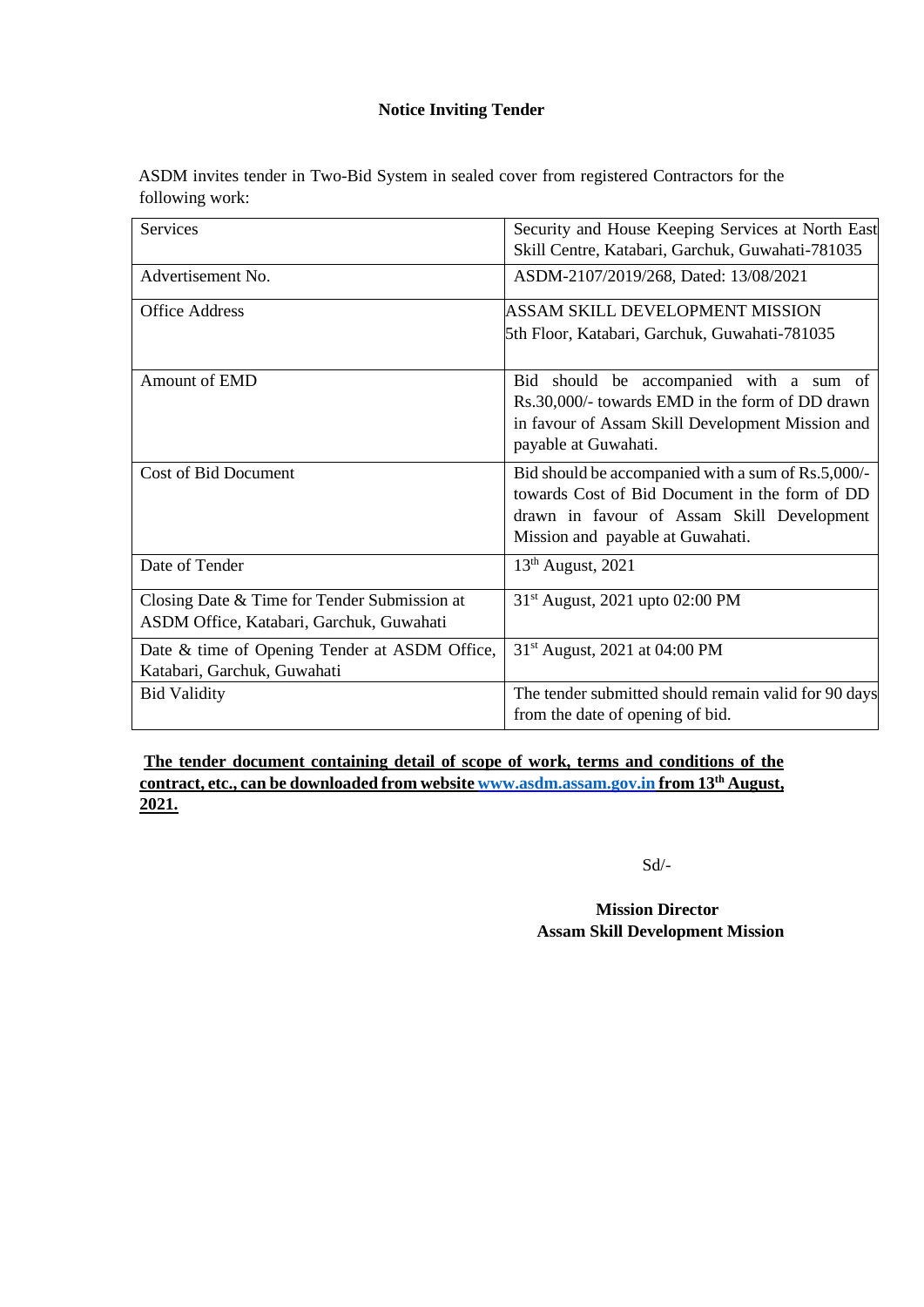## **I. ELIGIBILITY CRITERIA**

Bidders should meet the following eligibility criteria to qualify for the tender:

(i) The bidder should be registered with Government of Assam to engage in the business of Private Security Agency. The valid license up to date of opening of this bid issued by the Competent Authority should be enclosed with the tender.

(ii) The bidder should be registered under EPF Act, 1952 and ESI Act. Copy of registration certificate of EPF & ESI should be attached with the tender. Latest EPF & ESI Return should be enclosed with the tender

(iii) The bidder should have a registered office/ branch office in Guwahati, Assam. Valid Trade License should be submitted along with the Tender.

(iv) The Bidder should have an average annual turnover of at least Rs.20,00,000/- (Rupees Twenty Lakh) only in the last three financial years, i.e. 2020-21, 2019-20 and 2018-19. Certificate from a Chartered Accountant in letter head duly signed, stamped and having the membership number should be submitted with the tender.

(v) The Bidder should be providing Security/ Housekeeping services to any Government/ Semi-Government/ Statutory Bodies/ Govt. Undertakings in the last two financial years. Work orders/ completion certificates should be submitted as evidence with the Tender Document.

#### **II PERIOD OF CONTRACT**

The contract is initially for the period of one year from date of commencement of work. Extendable for further period on **yearly basis**, on same rates and terms and conditions based on satisfactory performance as assessed by ASDM.

#### **III. EARNEST MONEY DEPOSIT(EMD)**

- a. Earnest Money along with the tender document should be submitted in the form of Demand Draft drawn in favour of "Assam Skill Development Mission" and Payable at Guwahati. The tenderer without EMD shall be rejected.
- b. The tenderer who deposits EMD less than the prescribed amount shall be rejected.
- c. The EMD of unsuccessful tenderers will be refunded within 30 days of award of contract to successful bidder.
- d. The Earnest Money of the tenderer shall be forfeited to ASDM without prejudice to any other rights or remedies, under the following circumstances.
	- i. If a tenderer withdraws his tender during the tender validity period as specified in the tender document.
	- ii. If, after acceptance of the tender, the tenderer fails to take up the job.
	- iii. If, the successful tenderer fails to sign the contract in accordance with the terms and conditions of the contract.
	- iv. If, after acceptance of this tender, the successful tenderer fails to furnish the balance of Security Deposit.
	- v. If, after acceptance of his tender, the successful tenderer fails to commence the work within the specified time period.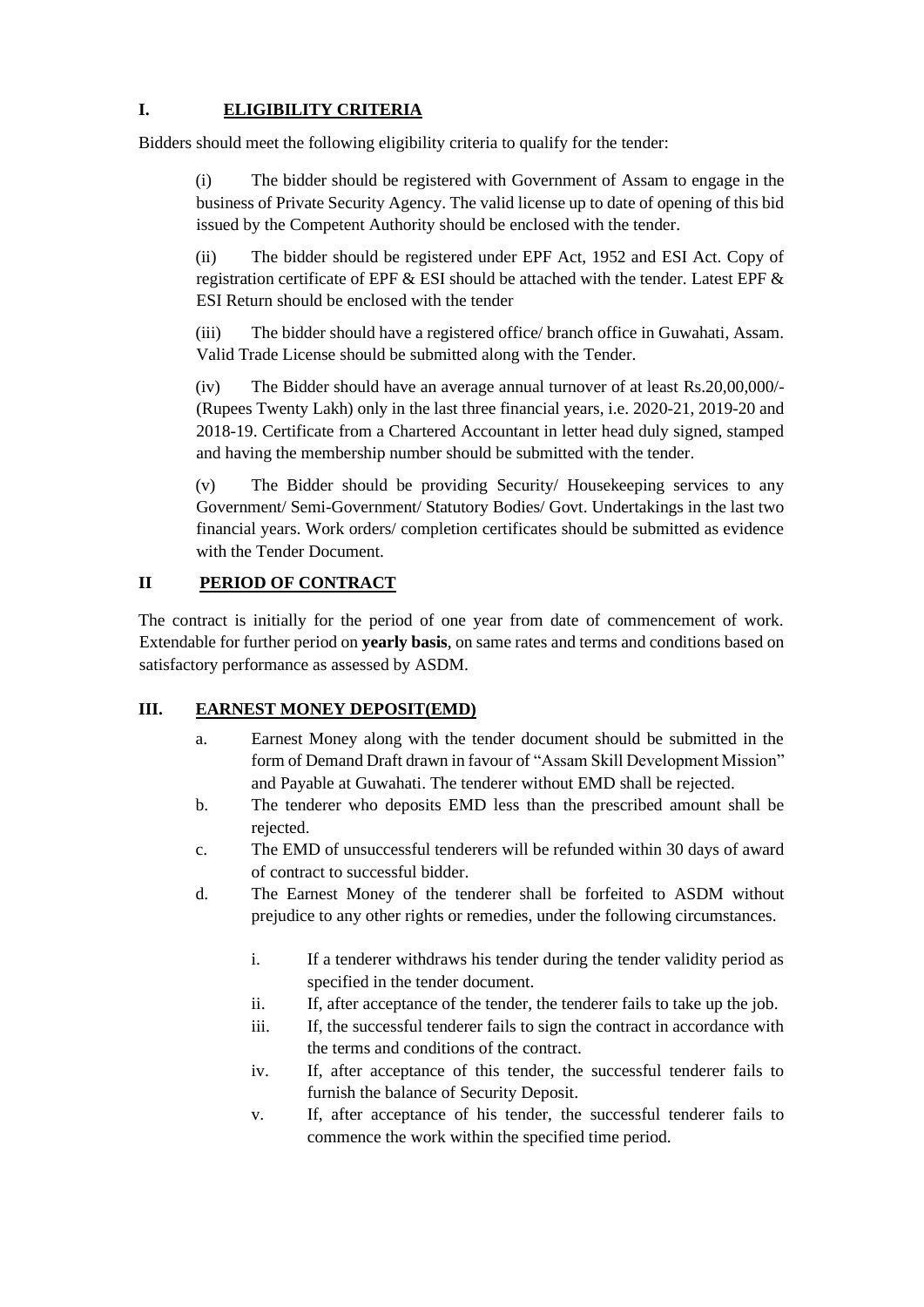#### **IV. Cost of Bid Document**

The Bidder has to submit a Demand Draft of Rs.5,000/- as cost of Bid Document in favour of Assam Skill Development Mission payable at Guwahati. Bids received without Tender Document Fees will be summarily rejected.

#### **V. SCOPE OF WORK**

#### **A Security arrangement at NESC:**

a) To provide  $\overline{04}$  nos. of male unarmed security guards to be manned from 08:00 AM to 06:00 PM.

Qualification: - minimum 8<sup>th</sup> pass Minimum two years experience as security guard and hands on experience in firefighting / training. Age : – Minimum 18 years but Not more than 35 years

#### **Security Instructions**

1 For security arrangement from 08:00 AM to 06:00 PM at NESC, Katabari, Garchuk, Guwahati by deploying minimum one Security Guard per floor from  $01<sup>st</sup>$  to  $4<sup>th</sup>$  floor with shift duty not exceeding 8 hours per shift. Work chart, taking into account the weekly off shall be prepared and submitted to authorised official of ASDM for approval.

2 No person, other than the staff and enrolled students of NESC shall be allowed to enter into the premises without valid Entry Pass. The Security Guard on duty should ensure the genuineness of the visitors while permitting entry.

3 The security personnel shall not permit Contractor / Workmen to carry out any work inside the premises unless they hold a valid Work Order / Pass.

4 The Agency should be vigil in checking inward and outward movement of materials.

a) The materials should be received only against the delivery challan after confirmation with the concerned officer. On physical verification, the delivery challan should be stamped and signed by the security personnel and party may be directed to the concerned officer.

b) Those materials, which are returnable to the office, are permitted against exit slip only and those materials, which are non-returnable, are permitted against forwarding note and stamped and signed by the Security Guard. The Security Guard shall arrange to forward to the concerned official guard's copy of the Exit slips and forwarding notes confirming the movement of the materials from the campus.

5. No visitor shall be allowed entry before and after the prescribed office hours unless the officer, with whom such visitor has business, specifically requests for his entry.

6. On weekly off days and holidays any staff member entering the office will register his / her name and time of arrival and departure, in the Register provided with the security guards.

7. The security guard shall ensure the safety of the office premises at all times and maintain strict vigilance.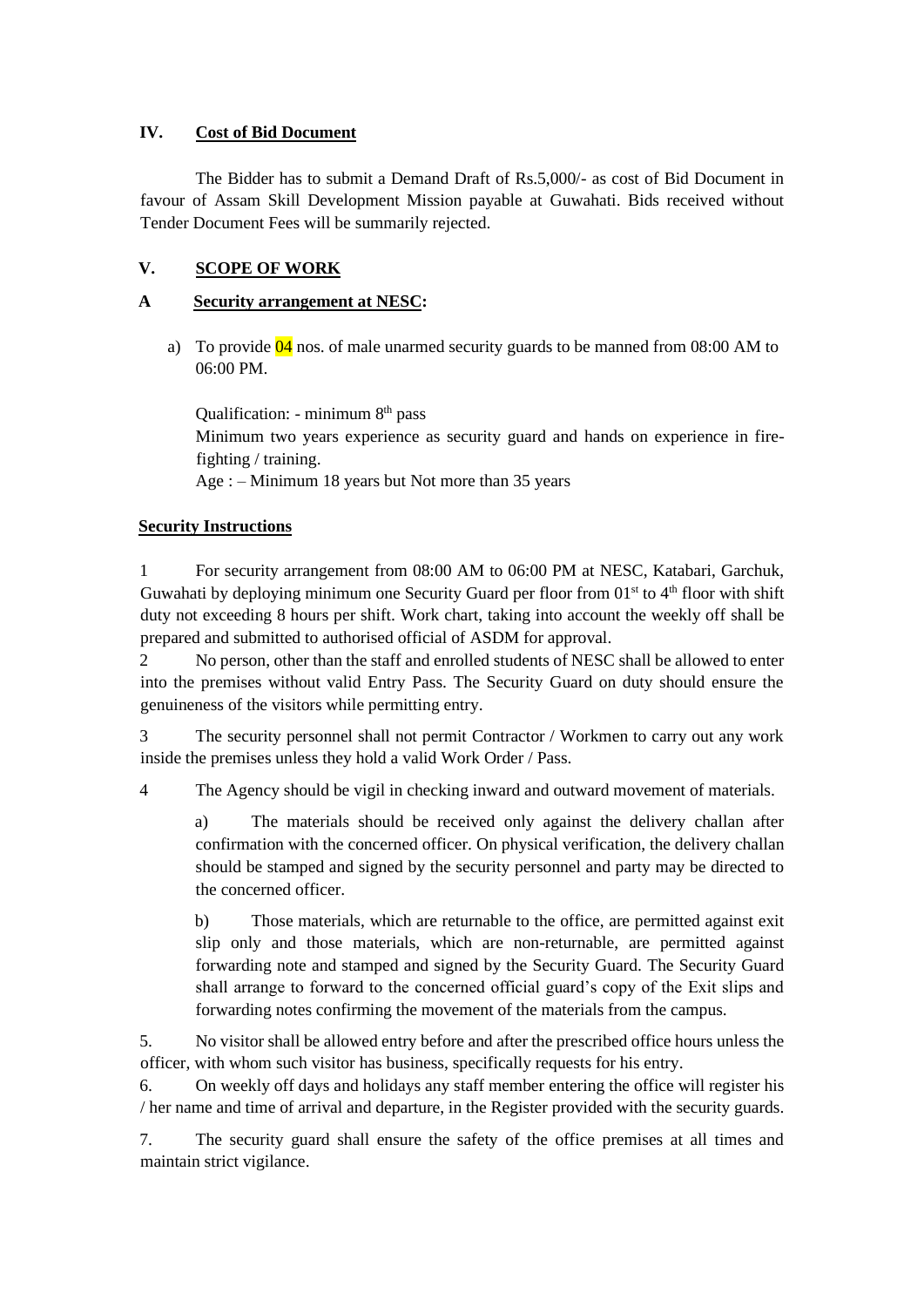8. The security personnel shall be responsible for the periodic check and maintenance of the equipment needed for security arrangement.

9. The duty roster for a week starting from Sunday to Saturday of security guards with names posted on different shifts shall be submitted to concerned official one-week in advance.

10. Security guard should be provided with standard security uniform, shoes and with whistle & stick and ensure that security guard should attend work with uniform.

11. In addition to the above, security arrangement should be made as per direction of NESC officials / In-Charge.

12. In addition to the above jobs any other work related to NESC office as directed by the NESC official should be carried out.

13. NESC/ ASDM will not provide any accommodation and transportation facilities for security personnel. The Agency shall make its own accommodation arrangement for the security personnel posted at NESC.

14. The Agency shall ensure that the personnel engaged on duty doesn't report for duty under the influence of liquor or other intoxicating substances. He shall ensure that he conducts himself in a proper and orderly manner at all times, while on assignments under the contract resulting from this tender and any lapse in this regard leads to termination of contract without any notice in this regard and decision will be final and binding on contractor.

15. Playing cards/ gambling /smoking or chewing tobacco are totally forbidden inside the NESC and ASDM CAMPUS premises. Any personnel deployed found violating these rules will be liable for termination of his services forthwith and the party shall arrange the replacement with immediate effect.

#### **B Housekeeping arrangement**

a) To provide 6 nos of housekeeping personnel with minimum educational qualification of class 8th pass.

\* Age : – Minimum 18 years but Not more than 35 years

#### **Nature of Work**

- 1. Daily cleaning and wet mopping of office, class rooms, laboratory, toilets, bathrooms and sweeping of common area and corridors. Special care has to be taken for cleaning of carpet and wooden flooring using appropriate machinery/ equipment. The cleaning of the office rooms should be completed before 8.30 am on all working days.
- 2. Daily collection of waste from office and laboratory and dumping in the dustbins.
- 3. Placing sanitary cubes, air purifier, naphthalene balls, liquid soap etc., whenever needed or every week.
- 4. Blockage in toilets, waste water lines or storm water pipes should be attended as directed without any delay.
- 5. Dusting of all items of office, classrooms and laboratories (wooden, steel and upholstered), fixtures, partition walls, doors, windows, notice boards, flower vases and art objects provided in all the places daily.
- 6. Daily spraying the freshener in the office room.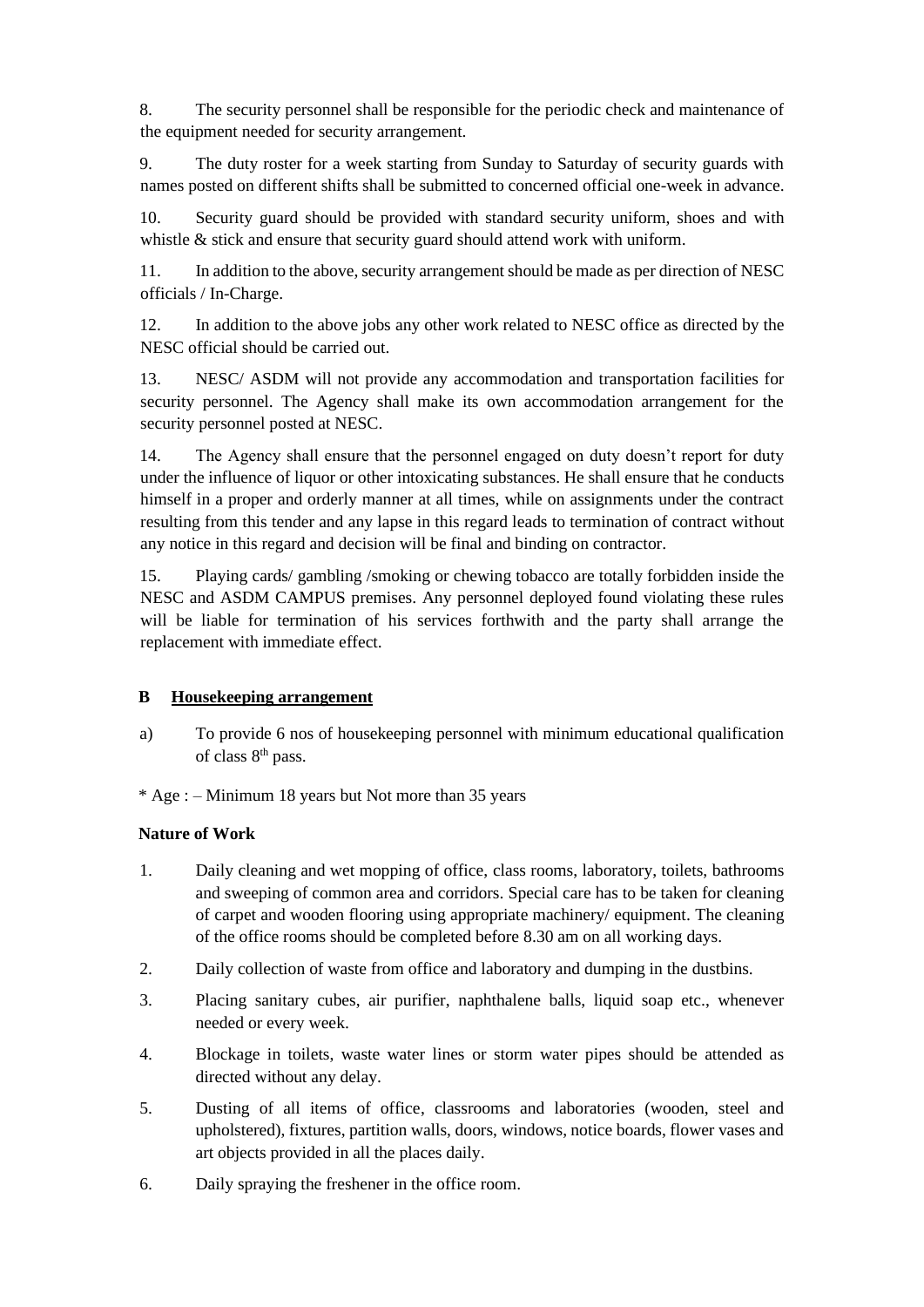- 7. Cleaning of all the toilets, urinals, wash basins and sinks of the NESC premises, twice a day.
- 8. Removal of cobweb periodically if necessary, from all the office rooms, class rooms, laboratories, corridors, staircases, common spaces of the NESC Campus.
- 9. Weekly cleaning of all the fans, electrical fittings in office, class rooms and laboratory.
- 10. Fortnightly cleaning internally of all the windows as well as the glass partitions within the NESC premises.
- 11. The work to be carried out under this tender shall also include arranging of vacuum cleaners, scrubbing and polishing machines and equipment which are required to be used during execution of the work. All the machineries used should be appropriate for the surfaces existing on the site and in no way damage the surface/ fixtures/ fittings/furniture's beyond normal wear and tear. In case the agency or its employee damages the surface/fixtures/fittings/furniture, the Mission will be well within its right to recover the cost of restoring the damaged area and /or impose a penalty on the agency. The decision of the Competent Authority, Assam Skill Development Mission will be final and binding on the agency.
- 12. The scope of work includes dusting/cleaning of computers, machines, other office equipment, internal vertical surface (Marble, glass panels and painted surface etc), ceiling & fixtures, electric fans., as well as to attend to work assigned by the officers of the Institute.
- 13. Stain removal treatment of entire premises including stairs, area of office cabins, conference halls, Auditorium, reception, toilets etc. and stain removing of the furniture and equipment.
- 14. Restocking of toiletries in toilets after intensive daily checking in the morning and afternoon cleaning and scrubbing of toilets, WC's Urinals wash basins, floor area of toilets and cleaning and wet dusting/wiping of mirrors, frames etc. in toilets with approved materials, refilling liquid soap dispensers (on daily basis in toilets and requirement basis in officers' toilets), refilling of toilets rolls/tissue papers etc.
- 15. Cleaning and dusting of planters, paintings, posters, notice boards etc.
- 16. Removal of bird droppings and other dirt's on the inner walls or on the foot of doors, ventilators etc. as and when required.
- 17. Machine and Hand scrubbing on a fortnightly basis and thorough cleaning/washing of the entire floor area by using approved cleaning material and dry/wet mopping.
- 18. Dusting of walls, roofs etc. from top downward and removal of cobweb.
- 19. Polishing of brass/copper/stainless steel/ any other metal fixtures.
- 20. Cleaning of window blinds, curtains, panels, windowpanes, and glass and wooden partitions and doors.
- 21. Cleaning of drinking water coolers area, dustbins, buckets etc. with detergents.
- 22. Weekly cleaning and dusting of ventilator blinds and brushing of upholstered chairs and sofas.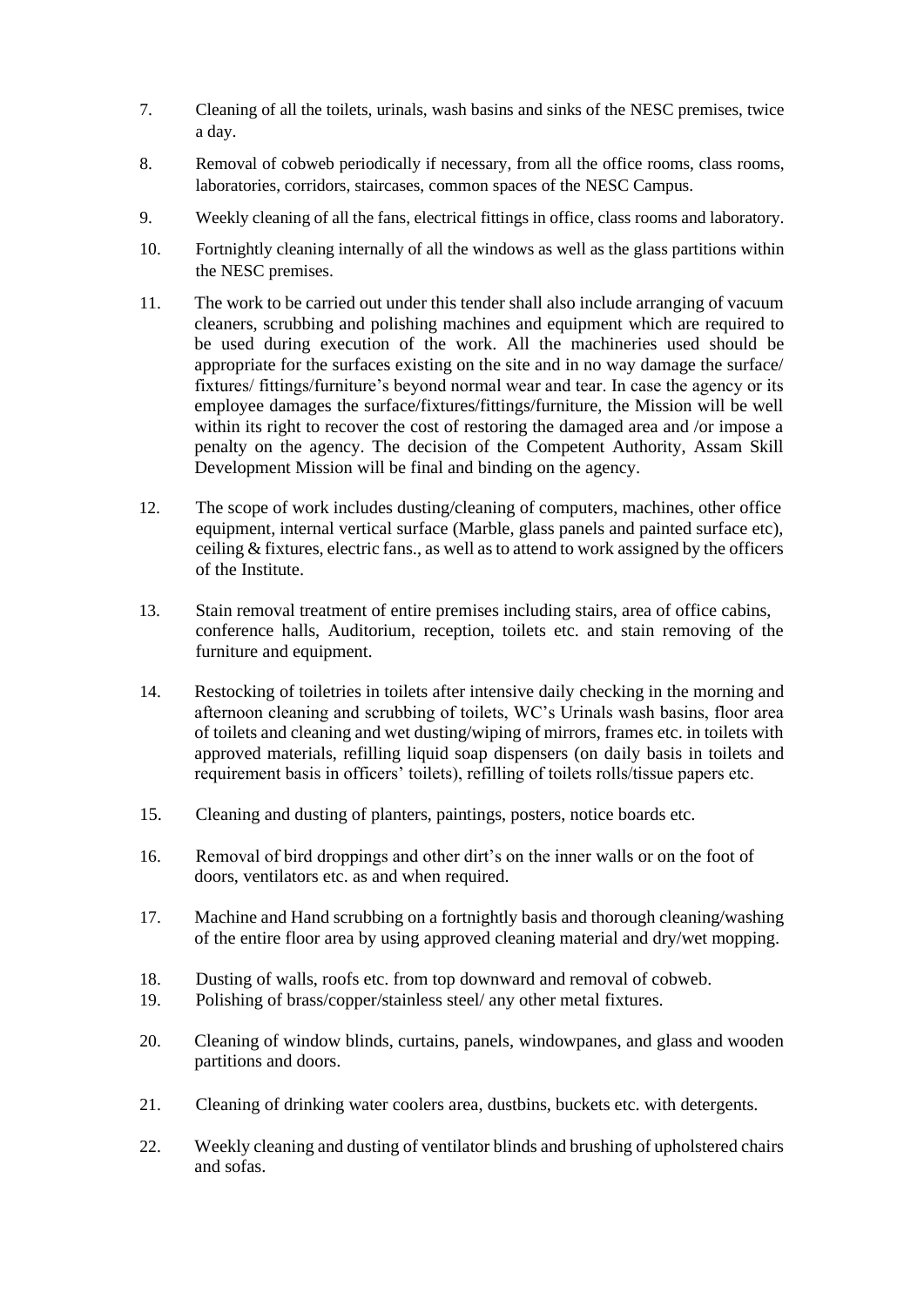- 23. Vacuum cleaning of upholstery of sofas and other upholstered chairs, carpets and AC grill
- 24. Cleaning of nameplates and painting with glass top
- 25. Cleaning of floors by shifting and moving furniture such as sofa, almirahs, tables etc. on a monthly basis
- 26. General cleaning/dusting of panels, posters, paintings etc
- 27. Polishing of covered floor area, cleaning of sanitary/water supply fixture, wall tiles. Etc
- 28. Removal of cobwebs in back/hidden areas in place like UPS room etc.
- 29. Insect Control/Disinfestations treatment will be done by means of spraying in toilets to get rid of ticks, cockroaches, ants, beetles etc.
- 30. In addition to the above any other work related to housekeeping/cleaning as directed by the NESC official should be carried out.
- 31. The agency selected shall have to make arrangements for all cleaning equipment, cleaning agents/ chemicals etc. as required for executing the work. ASDM and NESC shall not be liable for incurring any additional financial liability for the same. The price quoted should be done considering the cost of materials as well.

32. The indicative list of tools and equipment to be deployed by the agency are as under:

- a. Four legged stools industrial or balanced ladders.
- b. Industrial Vacuum Cleaners
- c. Heavy duty scrubbing machine
- d. Heavy Duty polishing machine with pads
- e. Mops/swabs
- f. Feather brushes
- g. Upholstering brushes.
- h. Brooms
- i. Scrubbing brushes (hand)
- j. Squeezes 18", 24" etc.
- k. Glass squeezes (wet and dry)
- l. W/C brush
- m. Buckets
- n. Long handled cobweb brushes pads
- o. Metal dust pans
- p. Nylons scrubbers
- q. Dusters
- r. Tissue box
- s. Any other similar equipment required for cleaning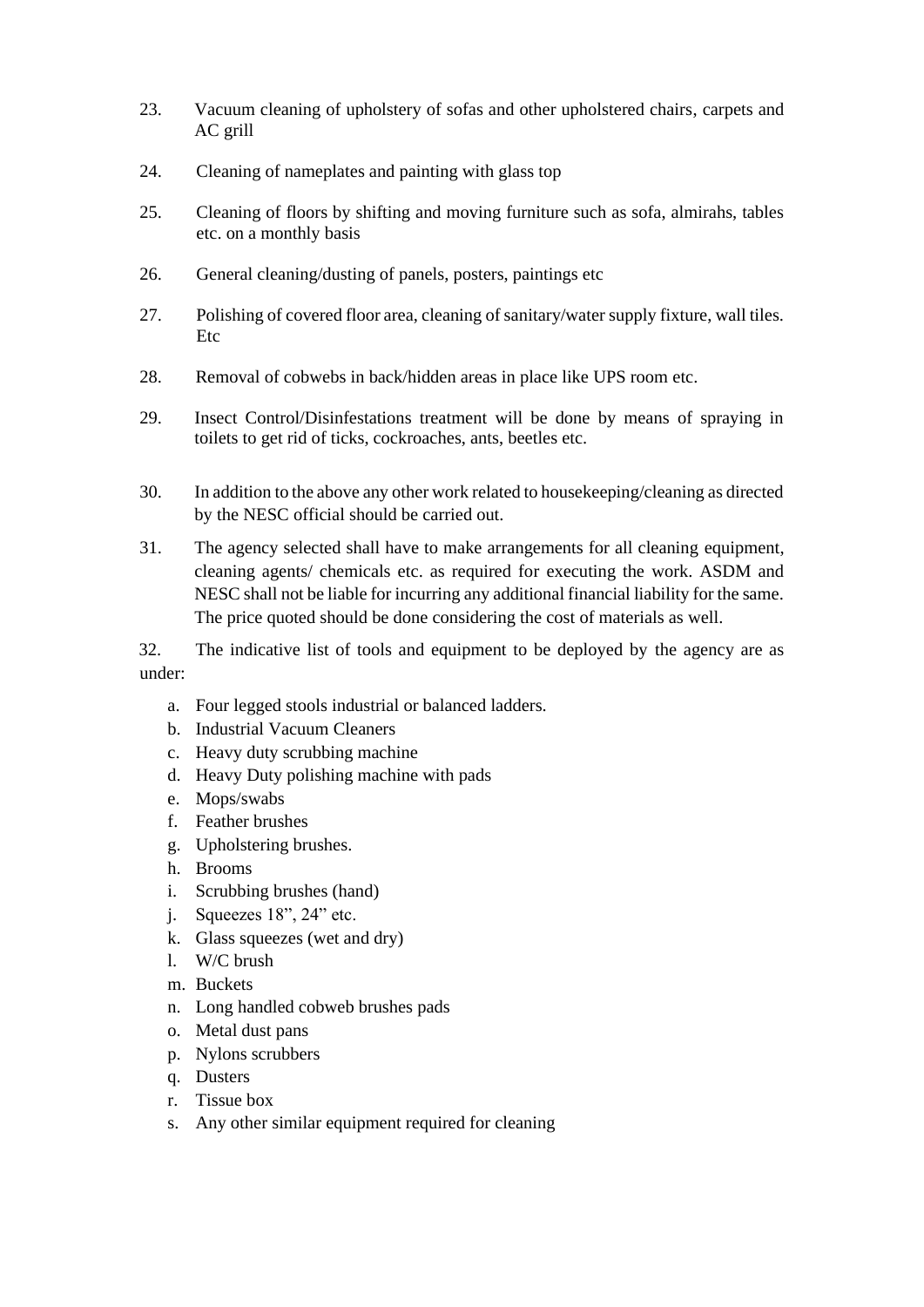## **33.** THE INDICATIVE LIST OF MATERIAL TO BE USED BY THE AGENCY IS AS UNDER:-

- (a) Cleansing agents of standard company for WC's, urinal, pots etc
- (b) Detergents of standard company for wash basin, sinks & other items.
- (c) Liquid soap of standard company for scrubbing of floors & wall.
- (d) Anti-bacterial disinfectants of standard company for cleaning toilets, lobby/floors.
- (e) Glass cleaning liquid of standard company.
- (f) Deodorizer of a standard company.
- (g) Air-fresheners/Aerosols (eco-friendly) of standard company.

The contractor within 10 days from the award of contract should notify to In-charge, NESC the list of the security and housekeeping personnel deployed for work at NESC. The contractor should also inform in writing about the change in the employment of any of his staff members, at least 3 days in advance before the date of deployment in the office.

The EPF & ESI Nos. allotted to the deployed workers to be provided in the following format. Photo identification card certified by the contractor to be provided to the workers deployed indicating their EPF Nos., ESI Nos. etc and copy of it is to be attached to list being submitted to NESC within 10 days of award of contract:

| Name<br>of | Age | Address | EPF No. | ESI No. |
|------------|-----|---------|---------|---------|
| employee   |     |         |         |         |
|            |     |         |         |         |
|            |     |         |         |         |

In case of increase in the requirement in future, hiring will be made and the payment will be made on pro rata basis.

#### **VI PAYMENT TERMS:**

- 1 No advance payment will be made.
- 2 100% payment will be made within 30 days on submission of bill in duplicate for the deployed personnel. The bill should be submitted on monthly basis within 7th of the calendar month by attaching previous months paid EPF & ESI challan copies for the deployed personnel. The proportionate amount will be deducted if the contractor fails to comply with any responsibilities like payment of minimum wages, EPF, ESI, Bonus etc.
- 3 In case the contractor deploys less number of manpower on any day than what is specified in the contract scope of work no III-A&B recovery shall be made @1.5 times the prescribed minimum wages for such workers in force at the time of award of work from monthly bill.
- 4 The statutory deductions like TDS, GST, recovery of balance security deposit and penalty as per penalty clause, if any, will be made from the payment of monthly bills as applicable.
- 5 Time is the essence of this contract. In case the contractor fails in fulfilling the obligations fully and in time, the In-charge, ASDM shall have the absolute right to take up the work at the contractor's risk and recover any such expenses from the amount due to the contractor including security deposits.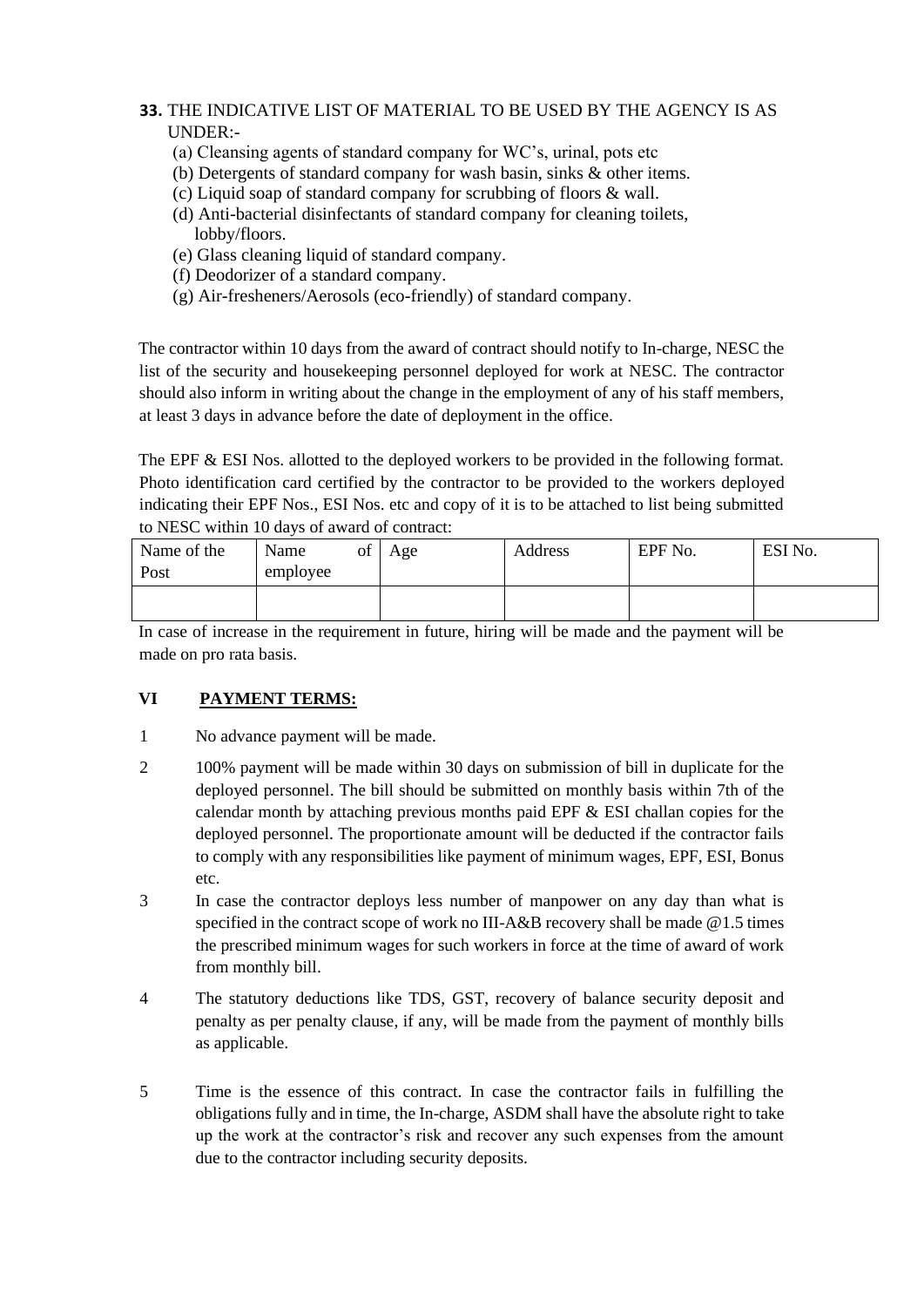#### **VII PENALTY CLAUSE:**

1. Penalty for security and housekeeping arrangement at NESC:

a. 10% of the total contract amount will be deducted from the monthly bills as penalty if fails to deploy 100% of the Security & Housekeeping personnel as per contract on monthly basis and non-satisfactory services as per scope of work.

b. 20% of the total contract amount will be deducted from the monthly bill as penalty if fails to comply payment of minimum wages and payment of monthly EPF & ESI dues for the deployed personnel.

c. During a contract period of one year, default on any one of the above points for three times will be treated as non-satisfactory performance of the contractor and as a penalty security & housekeeping contract will be terminated by giving a month's notice with forfeiting 100% of the Security Deposit (SD) available with ASDM for the entire contract.

#### **VIII INSTRUCTION TO THE BIDDER AND TERMS & CONDITIONS**

#### 1. **Procedure for Bid Submission**:

The bidders are requested to submit the following:

- a) Technical bid along with the Response to Pre-Qualification Criteria in hard copy as detailed in RFP document in separate envelope duly sealed.
- b) Financial Proposal hard copy in separate envelope duly sealed.
- c) Demand Drafts containing the EMD and Bid Document Fees in separate envelope duly sealed.
- d) Please Note that Prices should not be indicated in the Technical Proposal but should only be indicated in the Financial Proposal failing which the bid submitted shall be summarily rejected.
- e) Please Note that all the formats given has to be duly filled up, signed and submitted in the bid failing which the bid submitted shall be summarily rejected.
- f) Signed copy of bid document as a token of acceptance of the clauses and terms & conditions of the RFP.
- g) Original Demand draft/ Bankers Cheque in respect of Tender document fee & EMD.
- h) Letter of Authorisation/ Power of Attorney in original, along with Board Resolution in case of a Company.
- i) Latest receipt of EPF, ESI and GST return.

All these documents as mentioned above should be sealed in an envelope and to be submitted in the **O/o The Mission Director, Assam Skill Development Mission, NH-37, Opposite ISBT, Katabari, Garchuk, Guwahati- 781035** within the bid no., submission time & date mentioned in the bid document. The cover thus prepared should also indicate clearly the name, address, telephone number, E-mail ID and fax number of the bidder to enable the Bid to be returned unopened in case it is declared "Late".

Only one hard copy is required to be submitted.

#### 2. **Other Conditions of bid submission:**

- a) ASDM will not hold any risk and responsibility regulating non-visibility of the scanned and uploaded documents. If documents are not visible, the same may not be evaluated at the risk of the bidder.
- b) The Bidder shall bear all costs associated with the preparation and submission of its bid including cost of presentation for the purposes of clarification of the bid. ASDM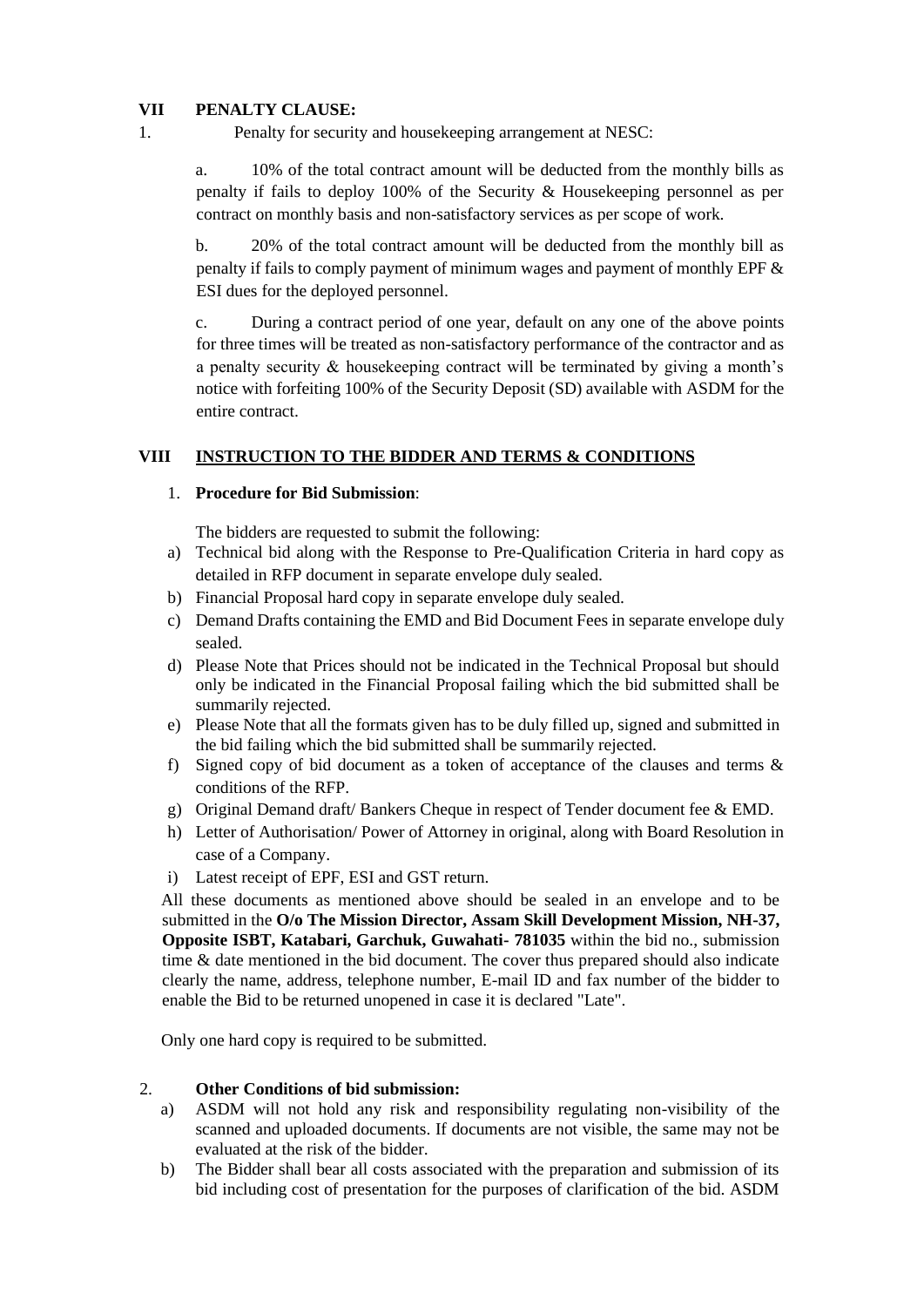will, in no case, be responsible or liable for those costs, regardless of the conduct or outcome of the Tendering process.

- c) The Bids prepared by the Bidder and all correspondence and documents relating to the bids exchanged by the Bidder and ASDM, shall be written in English language, provided that any printed literature furnished by the Bidder may be written in another language so long the same is accompanied by an English translation in which case, for purposes of interpretation of the bid, the English translation shall govern.
- d) It shall be deemed that the bidders have done careful study and examination of the Tender document and has fully understood the implications.
- e) The response to the Tender should be full and complete in all respects. Failure to furnish the requisite information or submission of a proposal not substantially responsive to the Tender document in every respect will be at the bidder's risk and may result in rejection of the proposal and forfeiture of the EMD
- f) All materials submitted by the bidder shall become the property of ASDM and may be returned at its sole discretion.
- g) Failure to furnish any of the required documents, certificates, will entail rejection of the bid. ASDM shall not hold any risk on account of postal delay. Similarly, if any of the certificates, documents, etc., furnished by the Bidder are found to be false / fabricated / bogus, the bidder will be disqualified, blacklisted, action will be initiated as deemed fit and the Bid Security will be forfeited.
- h) The hard copies submitted should be properly page numbered and appropriately flagged/ tagged; and must contain the list of contents with page numbers. Any deficiency in the documentation may result in the rejection of the Bid.
- i) The bid shall contain no interlineations, erasures or overwriting except as necessary to correct errors made by the Bidder, in which case such corrections shall be signed by the person or persons signing the bid.
- j) The Tender should be signed on all the pages by the Bidder or his authorised representative and should be affixed with the bidder's Seal
- k) All outstation bids should be sent through registered post/ speed post/ courier.
- l) The proposals must be properly signed in ink as detailed below:
	- i) By the proprietor in case of a proprietary firm
	- ii) By the partner holding the Power of Attorney in case of a firm in partnership (A certified copy of the Power of Attorney shall accompany the Proposal).
	- iii) By a duly authorized person holding the Power of Attorney in case of a Limited Company or a corporation (A certified copy of the Board Resolution shall accompany the proposal).

#### **3. Bid queries:**

A prospective Bidder requiring any clarification on the tender document may submit their queries, in writing, to [indrajit.asdm@gmail.com](mailto:indrajit.asdm@gmail.com) / [medini.asdm@gmail.com](mailto:medini.asdm@gmail.com) . The queries must be submitted in the following format only to be considered for clarification:

| P<br>No. | Page No. | Clause No. | Subject | Query |
|----------|----------|------------|---------|-------|
|          |          |            |         |       |

ASDM will respond to all pre-bid queries on the website of the Mission. If required, a Pre-bid meeting will be held to answer the queries.

However, ASDM makes no representation or warranty as to the completeness of the response, nor does it undertake to answer all the queries that have been raised. Queries raised after the date prescribed as the last date of pre-bid queries in the NIT, will not be answered. Individual responses will not be communicated to any bidder.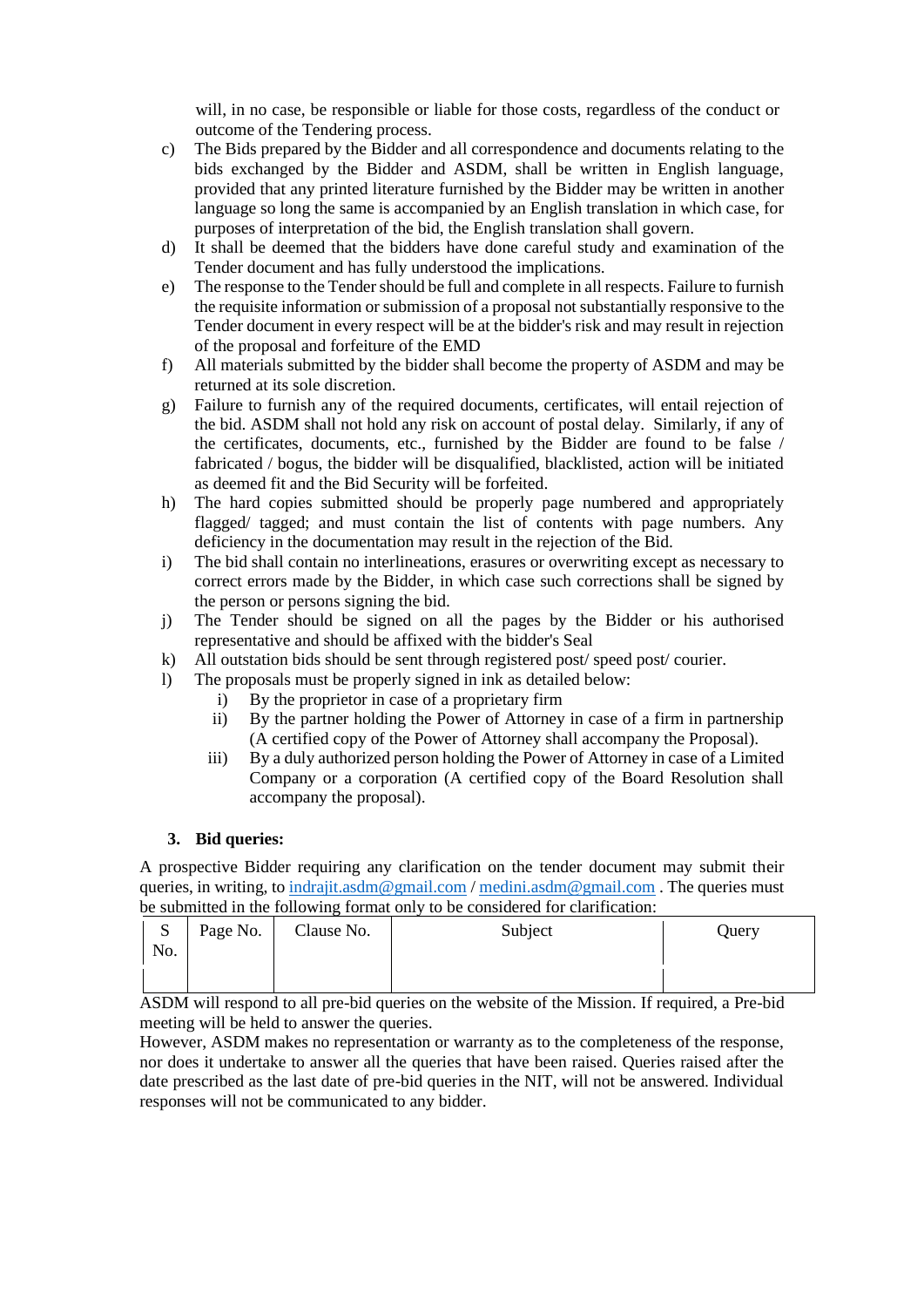4. Tenderers shall quote the rate as in the tender format at Annexure – I. The quoted rates must be inclusive of the following:

- Wages to be paid to the workers on minimum wages as notified by the Govt. of Assam under the Minimum Wages Act, from time to time.
- Contribution to EPF, ESIC and BONUS as per labour laws
- Other statutory obligations as per prevailing labour laws.
- Any other facilities to be provided to the labourers as per the norms of Government.
- Any other taxes which are mandatory and applicable from time to time.
- Cost of Consumables (lumpsum).
- Contractor shall not be permitted to increase the quoted amount during the contract period for any reason whatsoever it may be. He shall be liable to pay the statutory benefits to the workers during the period the contract is in force.
- Standard uniform and other equipment cost.

5 The bidder may visit the site to study the site condition and quantum of work involved before quoting the rates. The bidder may obtain relevant information from NESC office (from 16<sup>th</sup> August, 2021 onwards) on all working days during office hours.

6 All pages of tender document including various annexure to be signed by the tenderer and stamped at the lower right hand corner and wherever required.

7 The tender document shall not contain any interlineations erasures of over writing except as necessary to correct the errors made by the tenderers in which case such correction shall be initialled by the tenderer along with his company's stamp.

8 Tenderer should mention all details like (office address, telephone number, fax, etc.) in their letter head.

9 The successful tenderer has to sign an agreement on non-judicial stamp paper of value Rs.100/- within 10 days from the receipt of offer of contract. The successful tenderer has to arrange the stamp paper at his own cost.

10 ASDM will notify the successful tenderer in writing by a registered letter /Fax/Email to confirm that his tender has been accepted.

11 On acceptance of the tender, the contractor shall communicate the name(s) of his authorized representative(s), if any, who would be in touch with the In-Charge, NESC for executing the day to day works.

12 The right of acceptance of the tender will rest with the In-Charge, NESC who does not bind himself to accept the lowest tender and reserves to himself the authority to reject any or all tenders received without assigning any reasons whatsoever. Wherever, the tender in which any of the prescribed conditions is not fulfilled or incomplete in any respect is liable to be rejected without assigning the reasons. No correspondence shall be entertained in this regard.

13 The bidder shall submit an undertaking in non-judicial stamp paper of Rs.10/- duly notarised regarding non-blacklisting by any Central/ State Govt. Department or Undertaking in the last three financial years.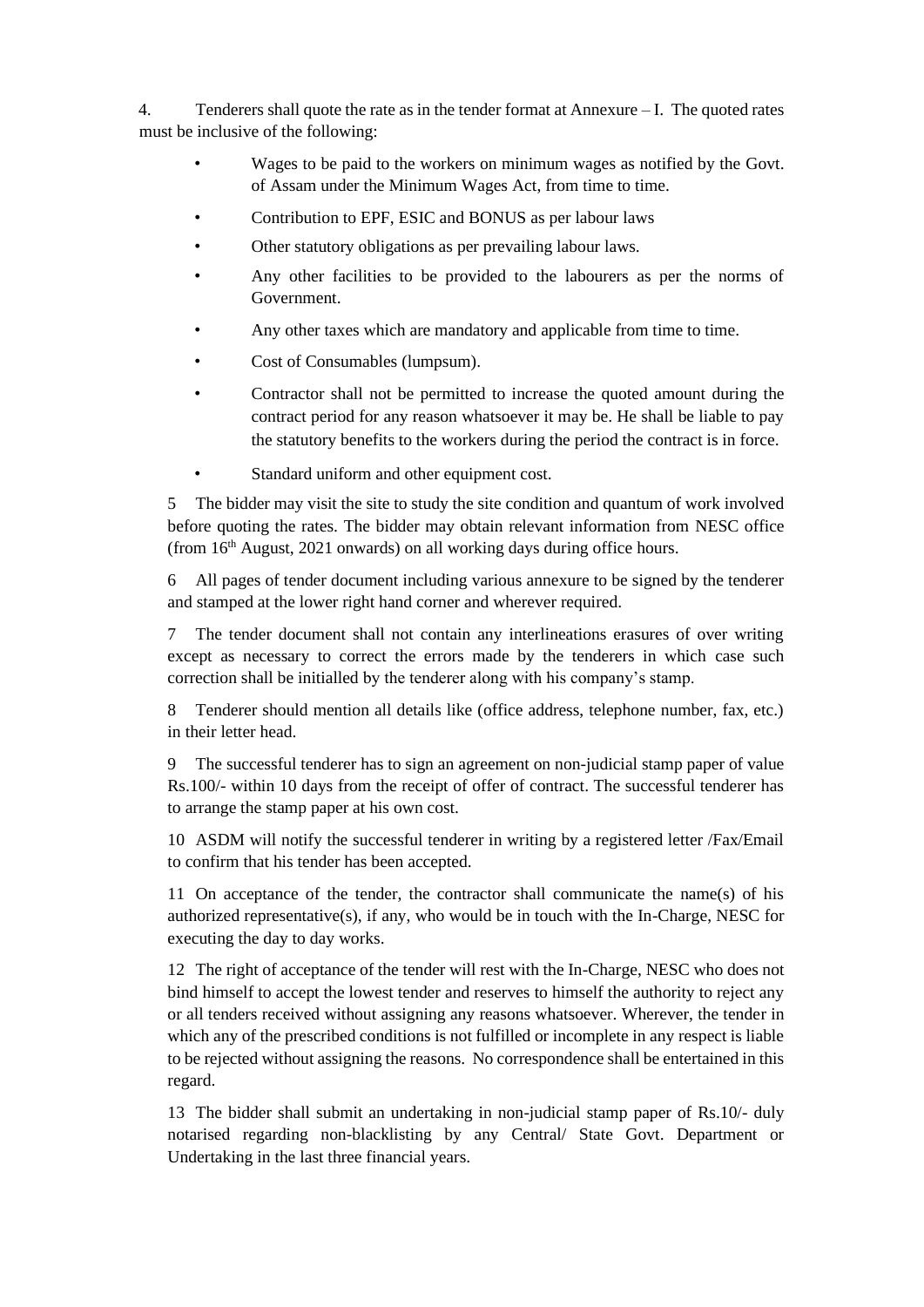#### **IX WORK PERSONNEL**

- a. Manpower deployment will be based on the actual number of requirement at site (within NESC premises) and the requirement will be informed by the NESC Officials to the Agency after the selection of the Agency. It may differ from the total number of manpower requirement.
- b. The Muster roll for the security  $\&$  house keeping personnel attending for work shall be maintained at site indicating the name of personnel. Contractor shall direct all his personnel to either to sign or mark "P" on muster roll every day. Daily submission of attendance record/muster roll of staff on duty duly counter signed by supervisor is must for this contract and failure to do so will be treated as personnel not engaged/absent on duty.
- c. The contractor should deploy the minimum number of personnel per day as specified and in case of absence he should ensure that requisite number of staff is always on duty. Similarly, the contractor will have to make proper arrangements during their weekly off. No extra payment will be made on this account. However, mere deployment of the specified personnel shall not relive the contractor of his contractual obligations.
- d. The instruction given by the officer in charge shall have to be carried out promptly. In case of any difference of opinion or interpretation on the specification and conditions, the matter to be referred to the In-charge, NESC for the decision, which shall be final and binding.
- e. The contractor must pay the wages to the personnel engaged latest by the 7th day of the following month. The contractor must abide by all laws, rules and regulations pertaining to engagement of labours. Payment to the personnel engaged must be made as per the minimum wages prescribed by the Govt. of Assam under the Minimum Wages Act. The total amount of wages paid to the personnel engaged must include the minimum wages+EPF+ESIC and other statutory benefits including BONUS.
- f. No accommodation shall be provided to personnel of the contracting agency.

#### **X SAFETY OF THE WORKERS**

a. The contractor shall be responsible for and shall pay any compensation to his personnel engaged under the Workmen's Compensation Act 1923(VIII of 1923) (hereafter called the said act) for injuries caused to the personnel engaged.

b. The contractor shall be responsible for and shall pay the expenses or provide any medical aid to any personnel engaged who may suffer bodily injury as a result of an accident.

c. The contractor shall provide all necessary personal safety equipment and first aid apparatus available for the use of personnel employed at office and shall maintain the same in condition suitable for immediate use at any time and shall comply with following regulation in connection therewith.

d. The personnel engaged shall be required to use the equipment so provided by the contractor and the contractor shall take adequate steps to ensure proper use of the equipment by those concerned.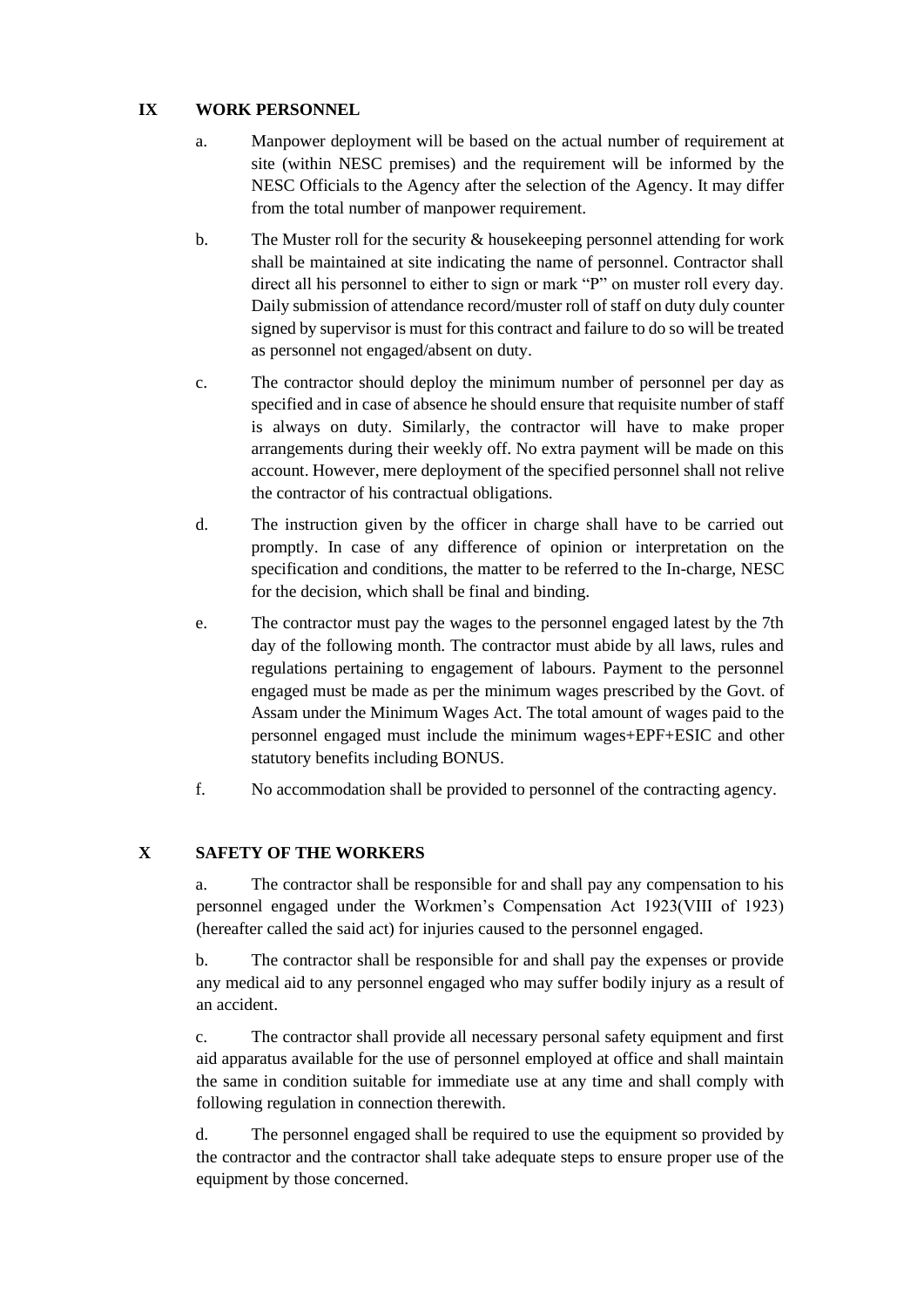e. When work is carried out in proximity to any place where there is risk of drawing all necessary equipment.

f. Any injury/accident/death to the personnel engaged during the contract period shall be the responsibility of the contractor, and the compensation, etc. payable under the labour laws shall be paid by the contractor.

#### **XI LABOUR ACT**

a. No contractor shall employ any person who is under the age of 18 years for specified works. The concerned in-charge is authorized to remove from work any such person who is below 18 years.

b. The contractor shall pay minimum wages as prescribed by the Govt. of Assam under the Minimum Wages Act from time to time to the personnel employed by him. In the event of any dispute arising between the contractor and his personnel on the ground that the wages paid are not fair and reasonable, the dispute shall be referred, without any delay, to the In-charge, NESC shall be conclusive and binding on the contractor

c. All facilities provided in the contract labour act should be provided (Contract Labour Regulation and Abolition Act, 1971) to the personnel engaged. The contractor should issue identity card to all his personnel engaged.

d. The contractor shall pay fair and reasonable wages as per the minimum wages act (Govt. of Assam) prevailing in the locality.

e. The contractor shall duly comply all provisions of Contract Labour (Regulation and Abolition) Act 1971 as amended from time to time and all other relevant status and statutory provision concerning payment of wages particularly to the workmen employed on the site.

f. The contractor shall comply with all the labour regulations in respect of his personnel provided for "Security & Housekeeping services". The contractor shall indemnify ASDM of all the obligations arising out of the labour laws and regulation applicable.

g. Every person engaged by the Agency for work shall be deemed to be employees of the Agency and no such employee of the Agency shall have any claim or rights on the ASDM. All welfare measures of the personnel will have to be borne by the Agency itself.

#### **XII SECURITY DEPOSIT (SD), WOULD BE 10% OF THE TOTAL WORK ORDER VALUE.**

- a. The successful bidder should deposit 10% of the work order value by demand draft drawn on Assam Skill Development Mission payable at Guwahati within 10 days of award of contract.
- b. No interest shall be payable by ASDM on the Security Deposit & EMD.
- c. Security Deposit shall be returned to the contractor after the physical completion of the work on certification by the Competent Authority. The certificate, inter alia should mention that the work has been completed in all respect and that all the contractual obligations have been fulfilled by the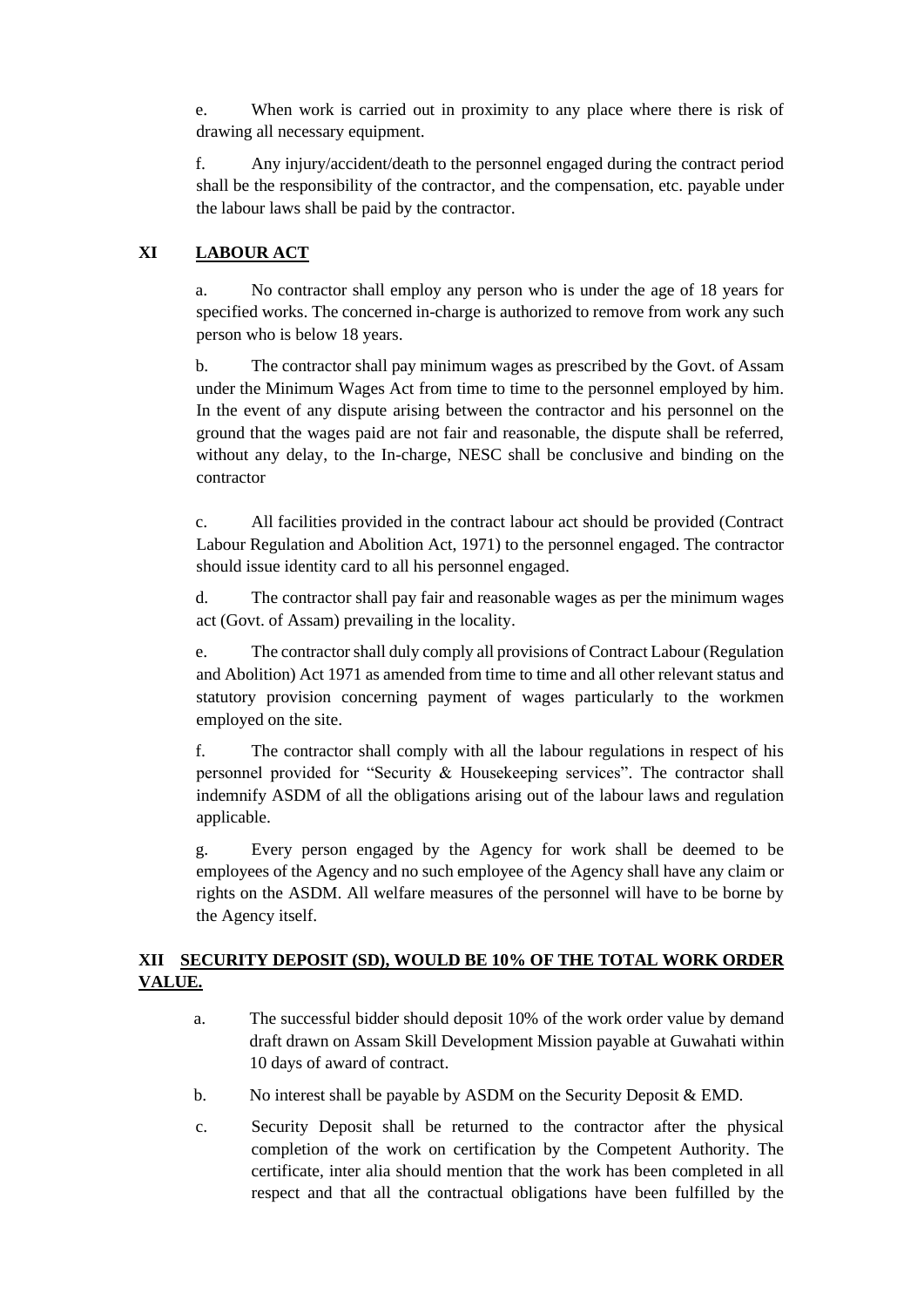contractors and there is no due from the contractor to ASDM against the contract concerned. Subject to the contractor furnishing proof confirming payment of all wages, provident fund and ESI dues, or furnishing other proof of relative payments up to the date of termination of the contract with respect to all his employees deployed to render the services.

#### **XIII UNSATISFACTORY WORK**

Work must be done satisfactorily under the direct and personal supervision of the contracting agency. The agency shall be solely responsible for execution of all works mentioned in the part-A to B of scope of work. The In-charge, NESC will certify the works carried out. If the works are found to be unsatisfactory, then proportionate deduction will be made from the bill of contractor and this may even lead to termination of the contract. The decision of the competent authority od ASDM shall be final and binding on the contractor in such manner.

The contract may be terminated by ASDM at any time if the work is found to be of substandard or unsatisfactory and the amount of 100% security deposit will stand forfeited.

#### **XIV DAMAGES TO GOVT. PROPERTY**

a. Compensation for all damages done intentionally or unintentionally by contractor's workmen whether in or beyond the limits of Govt. property including any damage caused by spreading of fire, shall be estimated by authorised officer of NESC subject to the decision of the In-Charge, ASDM, on appeal shall be final and the contractor shall bound to pay the amount of the assessed compensation of demand, failing which, the same will be recovered from the bill of the contractor.

b. The contractor shall be responsible for making good the damages done to the existing property or work during construction by his men.

c. In the event of any loss, damage, pilferage, theft of NESC's property, due to negligence of the security personnel, the Agency shall indemnify ASDM and reimburse the actual loss so caused.

#### **XV CLAIMS**

No extra work shall be done without the written permission of competent authority in NESC. No claim of extra work shall be entertained.

#### **XVI RECORD TO BE MAINTAINED BY CONTRACTOR**

(a) The Contractor should maintain and update all records of personnel employed for this work and produce the same to the In-Charge, NESC regularly and any other Competent Authority as and when required. The following minimum records shall be maintained and kept in custody of In-Charge, NESC prior to commencement of the work.

- Register of Wages in Form XVII
- Register of Workman Employed by the Contractor in form XII
- Any other records to be maintained under various acts as applicable
- Any other record as applicable under various acts.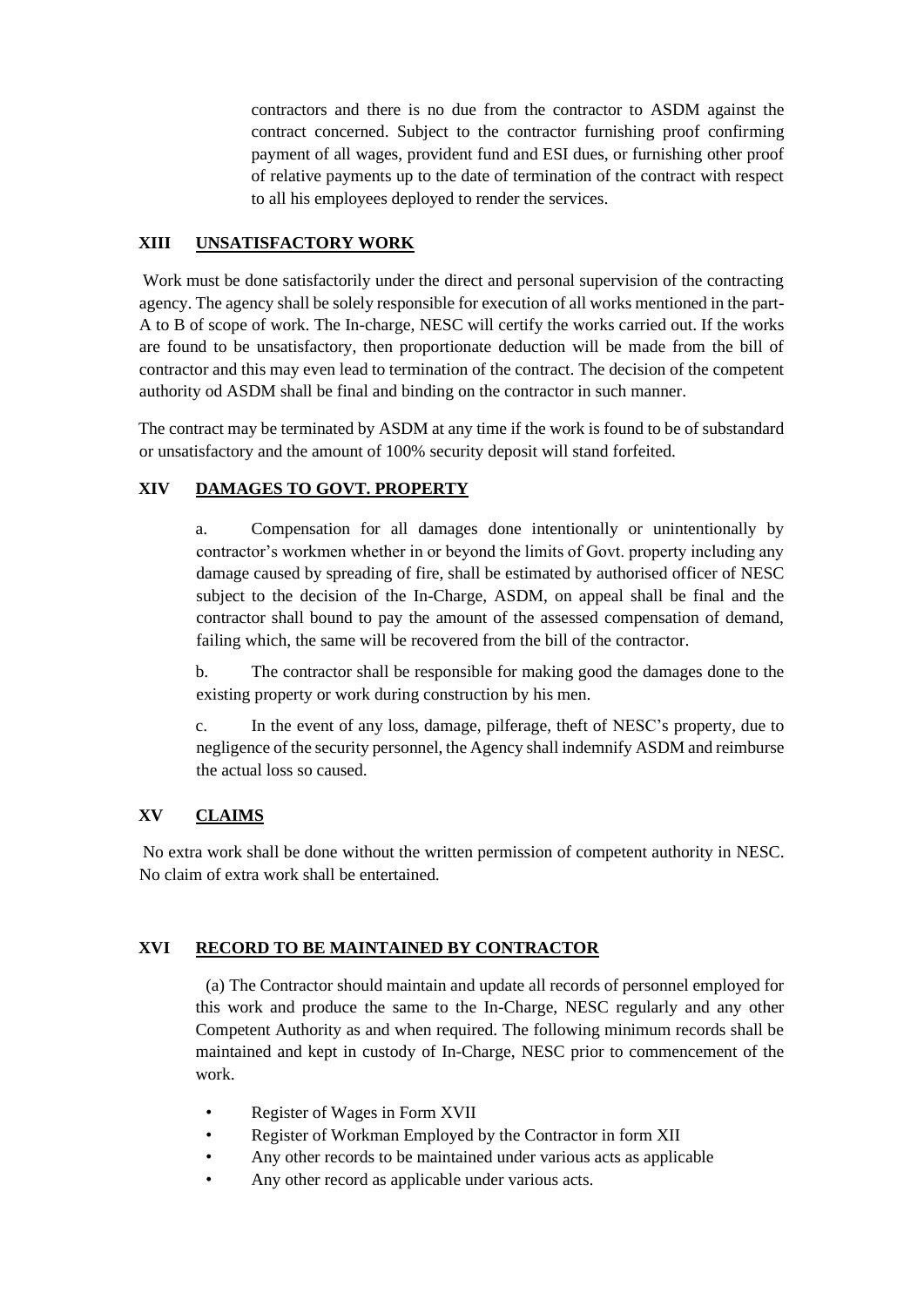(b) (b) Muster roll in form XVI :-The muster roll for the deployed personnel attending the duty shall be maintained at site indicating the name of personnel. Contractor shall direct all his personnel either to sign or put thumb impression or to mark "P" on muster roll every day. Daily submission of attendance record/ muster roll of staff on duty duly counter signed by In-charge / Authorised officer is must for this contract and failure to do so will be treated as personnel not engaged/absent on work.

Sd/-

**Mission Director Assam Skill Development Mission**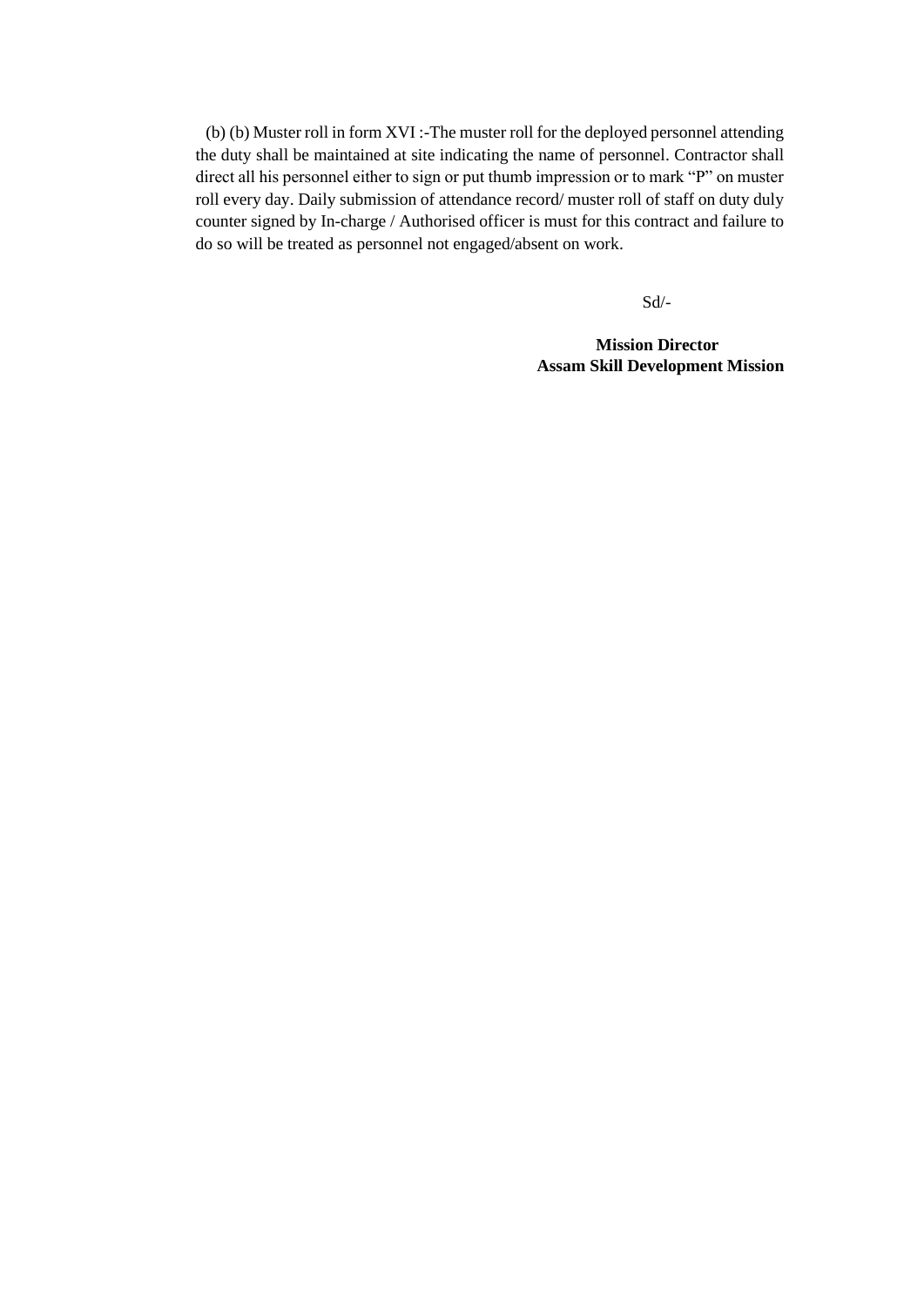## **CHECK LIST**

| Sl. | Description of requirement                                                                                                                                                                            | YES/NO | Page No. of             |
|-----|-------------------------------------------------------------------------------------------------------------------------------------------------------------------------------------------------------|--------|-------------------------|
| No. |                                                                                                                                                                                                       |        | the tender<br>submitted |
| (a) | Deposit for Earnest Money Deposit (EMD)<br>Rs.30,000/-                                                                                                                                                |        |                         |
| (b) | A copy of PAN Card allotted in the name<br>of Bidder company.                                                                                                                                         |        |                         |
| (c) | Valid Shops & Registration Certificate<br>issued by the Competent Authority                                                                                                                           |        |                         |
| (d) | <b>EPF</b> and <b>ESIC</b> Registration Certificate<br>from the concerned Authorities. Latest<br>receipt of EPF & ESIC return.                                                                        |        |                         |
| (e) | Labour License. If not available, the same<br>shall be obtained within a month from the<br>date of issue of work order.                                                                               |        |                         |
| (f) | Bidder office address with Telephone, Fax,<br>E-mail, etc.                                                                                                                                            |        |                         |
| (g) | Company's registration certificate                                                                                                                                                                    |        |                         |
| (h) | GST Number allotted in the name of<br>Bidder company. Latest receipt of GST<br>return.                                                                                                                |        |                         |
| (i) | CA Certificate regarding Average Annual<br>Turnover of Rs.20 Lakh in the last three<br>financial years, viz 2020-21, 2019-20 and<br>2018-19                                                           |        |                         |
| (i) | Work Orders/ Completion Certificate for<br>providing Security/Housekeeping services to<br>any Government/ Semi-Government/ Statutory<br>Bodies/ Govt. Undertakings in the last two<br>financial years |        |                         |
| (k) | Valid license to engage in the business of<br>Private Security Agency issued by the<br><b>Competent Authority</b>                                                                                     |        |                         |

## SUMMARY OF COMPLIANCE TO REQUIREMENT OF TENDER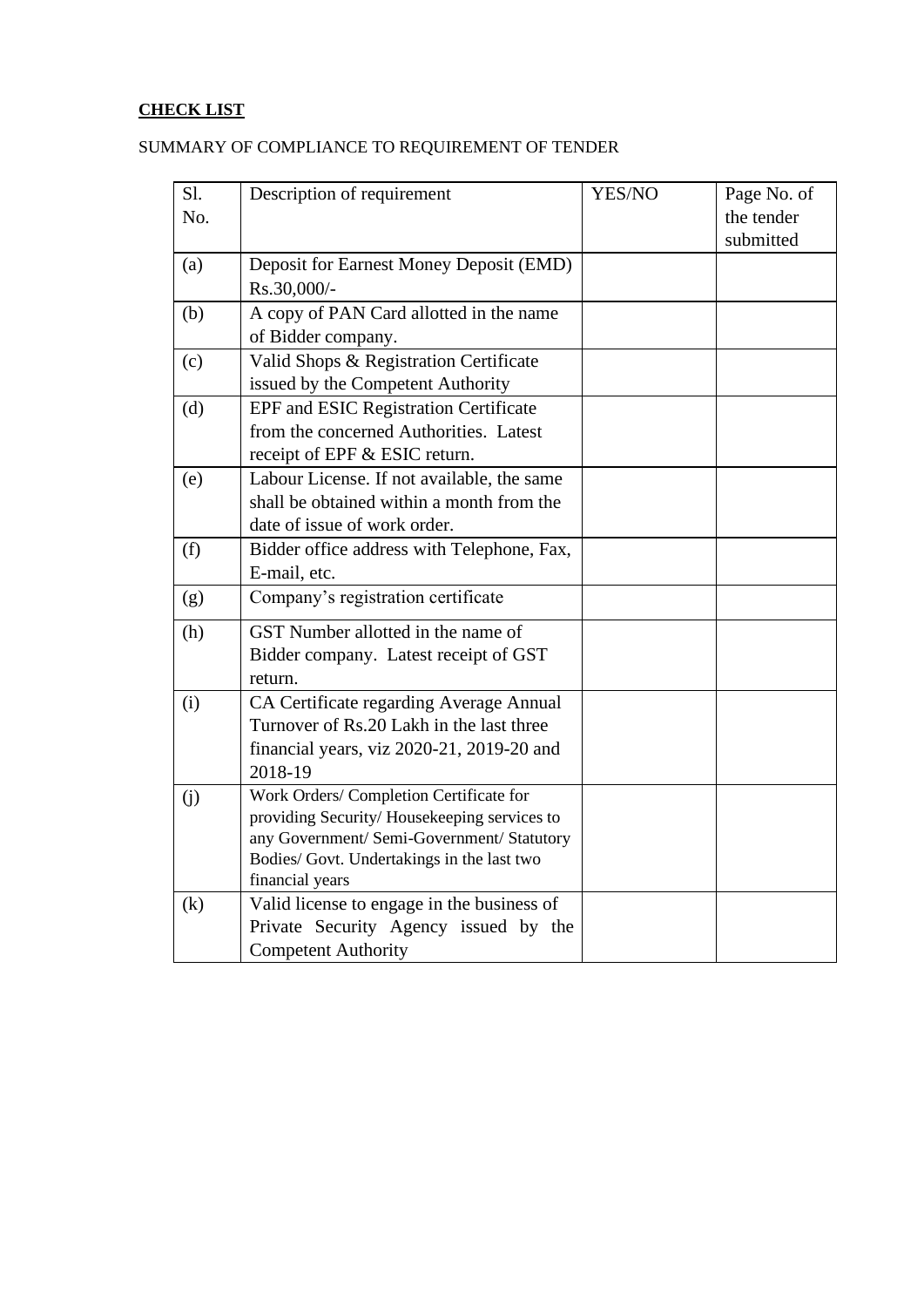#### **Annexure-I PRICE BID PROFORMA**

#### **Tender with conditional prices will be rejected and should be quoted strictly as per price bid format given below without any modification.**

- 1 Quote should include standard uniform and shoes cost, ESI & EPF, BONUS, minimum wages and any other cost to arrange security and housekeeping at ASDM.
- 2 Quote should be all inclusive including all taxes etc.
- 3 Before submitting tender, the tenderer shall be deemed to have satisfied himself by inspection of the site and locality regarding the site conditions, working hour available, working area, working conditions etc., that are likely to be encountered during the execution of works and he shall deemed to have taken all these factors into account while quoting the rates. The rate quoted by him shall deemed to be all inclusive for execution of work.
- 4 No separate discount to be indicated & any discount offered should be included in the below quoted rate.
- 5 All bids in which any of the prescribed condition is not fulfilled or any condition including that of conditional rebate is put forth is offered by bidder shall be summarily rejected.
- 6 All the items of the price Bid should be quoted.

| Sr.            | Particulars                                                                                                                                                                                                               | Quantity | Monthly   | Total   | Total             |
|----------------|---------------------------------------------------------------------------------------------------------------------------------------------------------------------------------------------------------------------------|----------|-----------|---------|-------------------|
| No.            |                                                                                                                                                                                                                           |          | Unit rate | Monthly | Yearly            |
| 1              | 2                                                                                                                                                                                                                         | 3        | 4         | $5=3x4$ | $6 = 5 \times 12$ |
|                |                                                                                                                                                                                                                           |          |           |         |                   |
| 1              | Deployment of Security Guards arrangement from 08:00<br>AM to 06:00 PM on all working days with maximum shift<br>duration per worker limited up to 8 hours per person per shift<br>duty as at scope of work $III - A$ (a) | $4$ Nos. |           |         |                   |
|                | Monthly unit rate in figure :                                                                                                                                                                                             |          |           |         |                   |
| $\overline{2}$ | Deployment of Housekeeping personnel as at 'Scope of work<br>$III - B(a)$                                                                                                                                                 | 6 Nos.   |           |         |                   |
|                | Monthly unit rate in figure :                                                                                                                                                                                             |          |           |         |                   |
| 3              | Agency Charges – rate in figures :                                                                                                                                                                                        |          |           |         |                   |
| 4              | <b>Lumpsum Cost of Consumables</b>                                                                                                                                                                                        |          |           |         |                   |
| 5              | <b>GST</b>                                                                                                                                                                                                                |          |           |         |                   |
|                | Grand Total = $1+2+3+4+5$ (in figures)                                                                                                                                                                                    |          |           |         |                   |
|                | <b>Grand Total (in words)</b>                                                                                                                                                                                             |          |           |         |                   |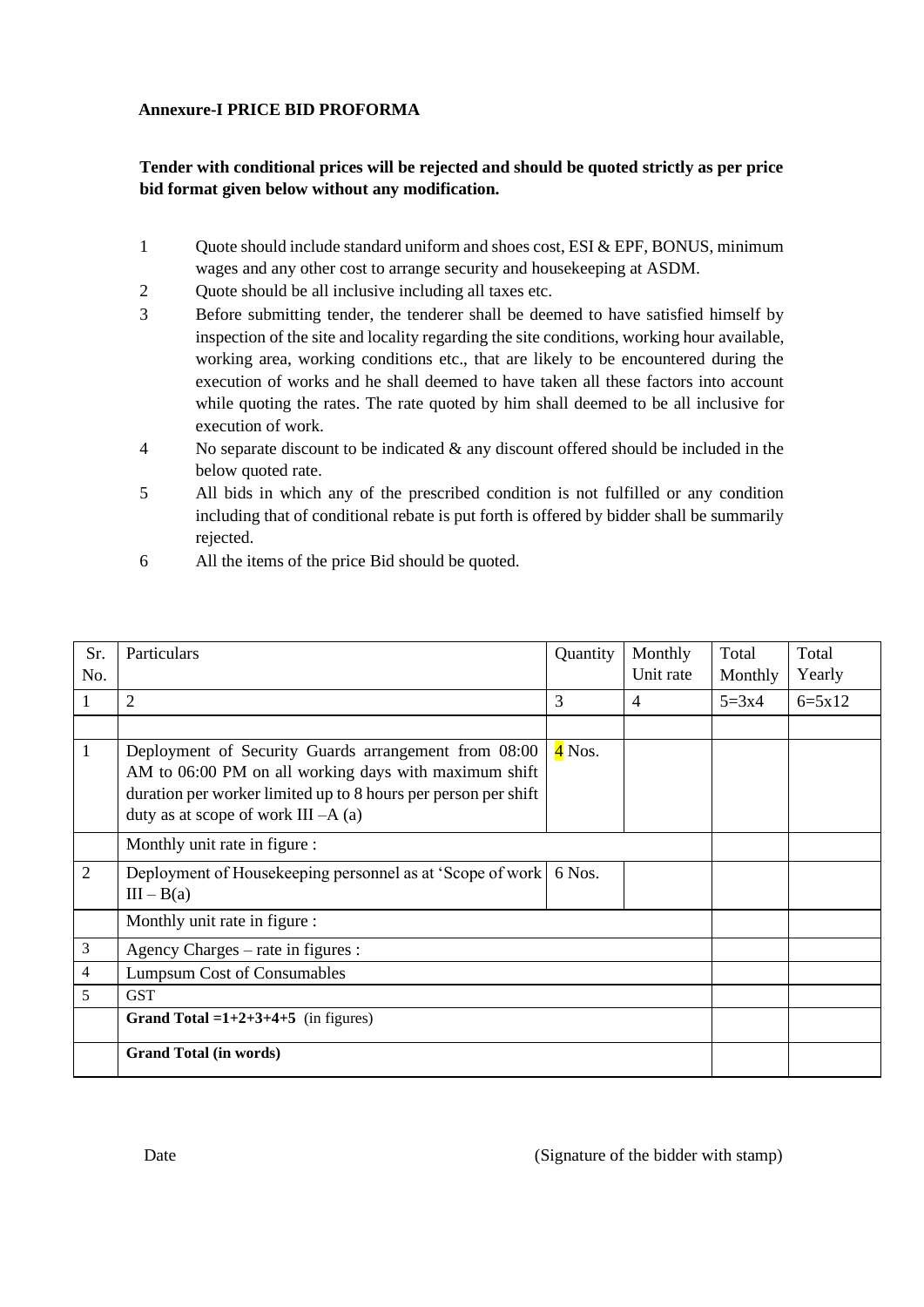## 1. Format of the Covering Letter (TECHNICAL BID)

#### *The Covering Letter is to be submitted on official Letterhead with official seal*

To Mission Director Assam Skill Development Mission 5th Floor, Katabari, Garchuk Guwahati – 781035

#### Sub: Short notice inviting application for selection of Security and Housekeeping service providers at North East Skill Centre (NESC), Katabari, Garchuk, Guwahati

Dear Sir,

Please find enclosed Copy of our Proposal in respect of the RFP referred above.

We hereby confirm that:

- a) The proposal has been submitted by us in accordance with the conditions stipulated in the RFP.
- b) We have read the guidelines and RFP document in detail and have understood the terms and conditions stipulated in the RFP Document issued by ASDM. We agree and undertake to abide by all these terms and conditions along with subsequent communication from ASDM. Our Proposal is consistent with all the requirements of submission as stated in the RFP or any subsequent communications from ASDM.
- c) The information submitted in our Proposal is complete, is strictly as per the requirements as stipulated in the RFP, and is correct to the best of our knowledge and understanding. We would be solely responsible for any errors/omissions/false information in our Proposal. We acknowledge that ASDM will be relying on the information provided in the Proposal and the documents accompanying such Proposal for empanelment of the applicant for the aforesaid programme, and we certify that all information provided in the application, formats and the Annexures attached herewith are true and correct; nothing has been omitted which renders such information misleading; and all documents accompanying such Proposal are true copies of their respective originals.
- d) We acknowledge the right of ASDM to reject our Proposal without assigning any reason or otherwise and hereby waive, to the fullest extent permitted by applicable law, our right to challenge the same on any account whatsoever.
- e) We fulfil all the legal requirements and meet all the eligibility criteria laid down in the RFP.
- f) This Proposal is unconditional and we hereby undertake to abide by the terms and conditions of the RFP.
- g) We have enclosed an EMD as required in the RFP. This EMD is liable to be forfeited in accordance with the provisions of the tender document.
- h) We have not directly or indirectly or through an agent engaged or indulged in any corrupt practice, fraudulent practice, coercive practice, undesirable practice or restrictive practice.
- i) We undertake that the Price bid has been submitted without any conditions and as per the conditions of the tender document and we are aware that the Price bid is liable to be rejected if it contains any other conditions.
- j) The prices and other terms and conditions of this Tender are valid for a period of 180 calendar days from the last date of submission of bids.
- k) The price quoted by us is inclusive of all taxes, rates, delivery charges etc, and no amount will be payable in addition to the amount quoted by us. However, ASDM reserves the right to negotiate the prices downwards.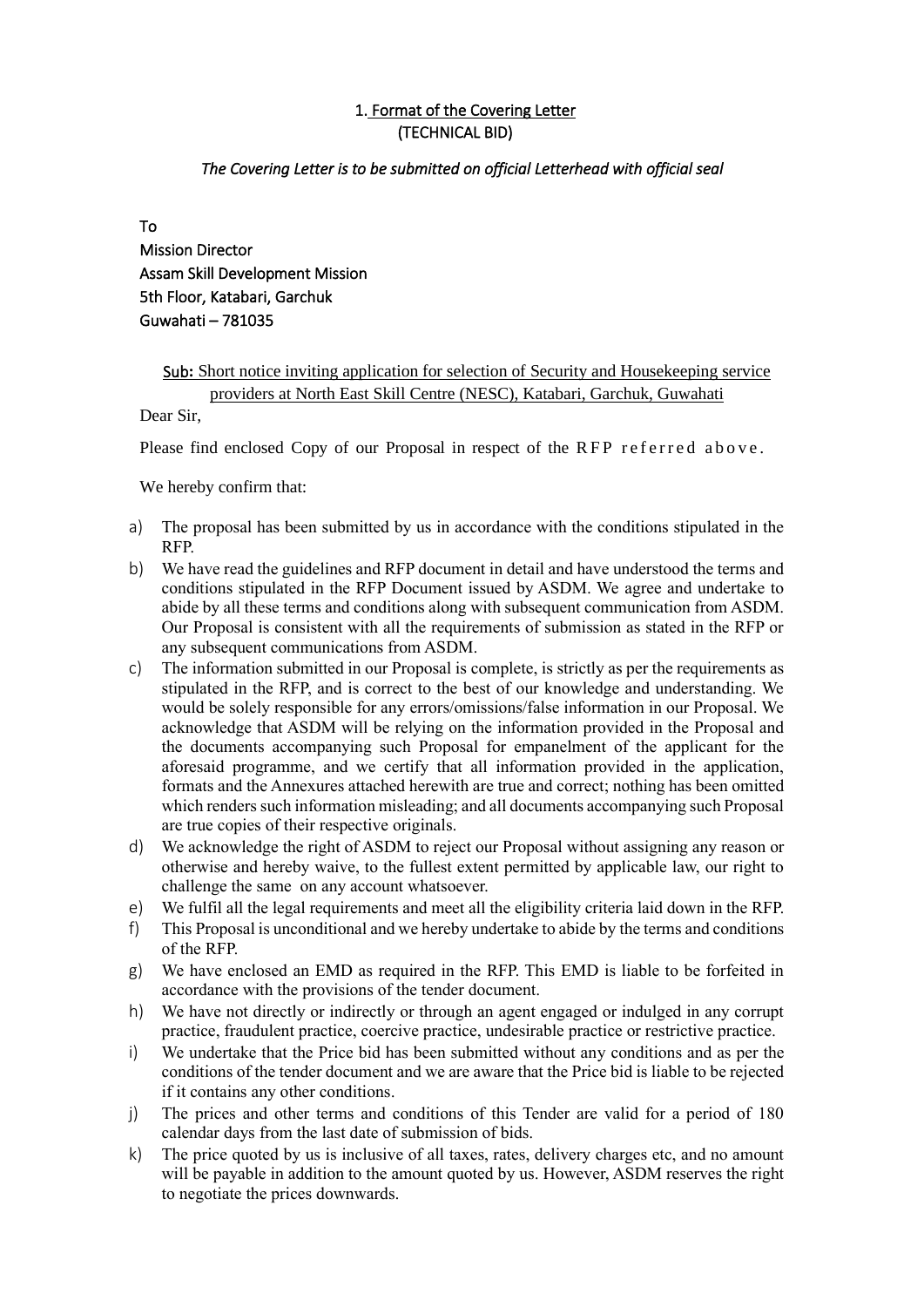l) We understand that our bid is binding on us and that you are not bound to accept a bid you receive.

## For and on behalf of:

Signature:

Name:

Designation:

(Authorized Representative and Signatory)

Date:

Place: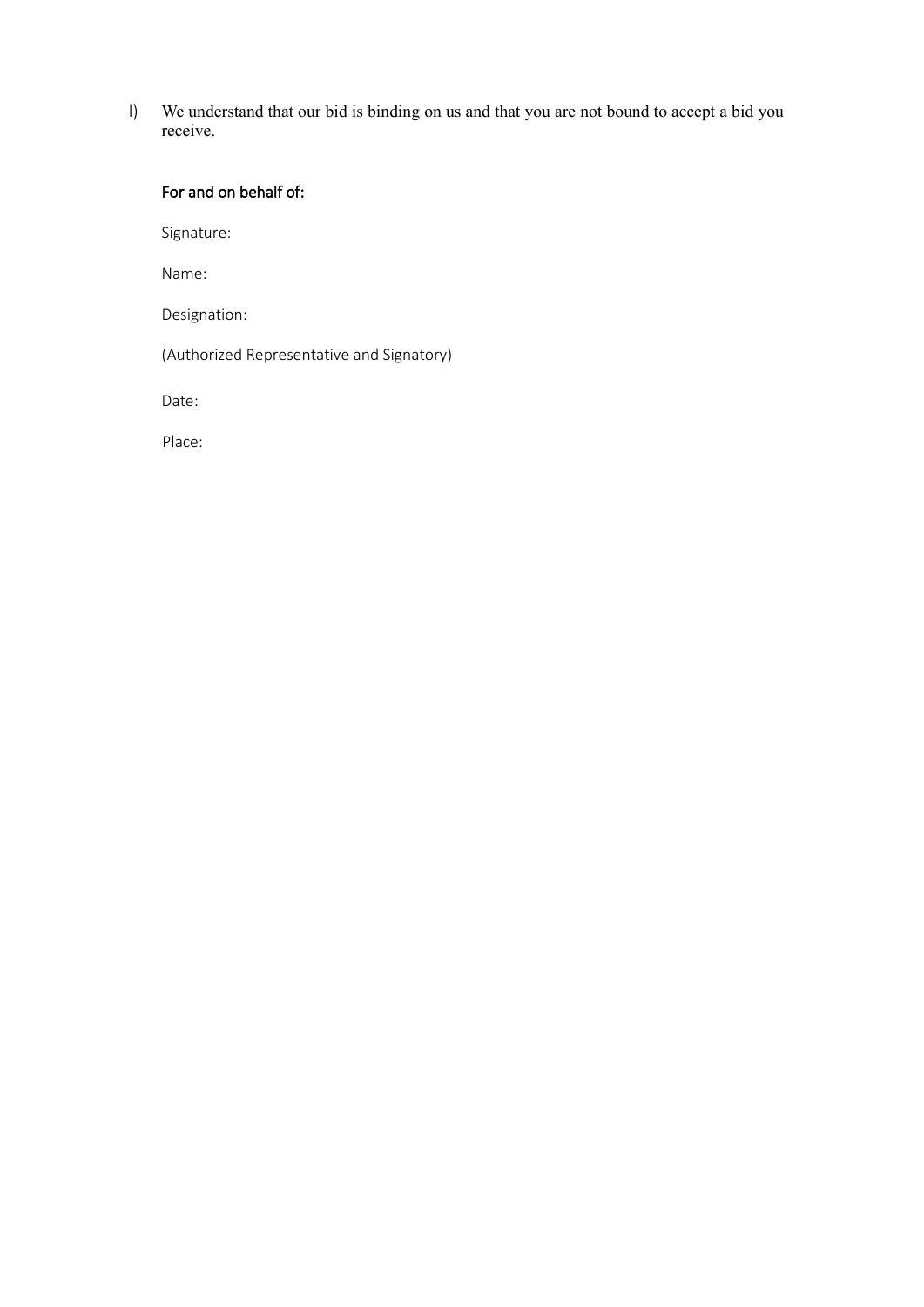# 2.Applicant Details

|         | (Technical Bid)                                        |         |            |  |  |  |
|---------|--------------------------------------------------------|---------|------------|--|--|--|
| Sl. No. | Description                                            | Details |            |  |  |  |
|         |                                                        |         |            |  |  |  |
|         |                                                        |         |            |  |  |  |
|         | Name of Bidder                                         |         |            |  |  |  |
| $1.$    |                                                        |         |            |  |  |  |
|         |                                                        |         |            |  |  |  |
|         | Status / Constitution of the Bidder                    |         |            |  |  |  |
| 2.      |                                                        |         |            |  |  |  |
|         |                                                        |         |            |  |  |  |
| 3.      | Name of Authorized Signatory                           |         |            |  |  |  |
|         |                                                        |         |            |  |  |  |
|         |                                                        |         |            |  |  |  |
| 4.      | Address                                                |         |            |  |  |  |
|         |                                                        |         |            |  |  |  |
|         |                                                        |         |            |  |  |  |
| 5.      | PAN Number                                             |         |            |  |  |  |
|         | <b>GSTIN</b>                                           |         |            |  |  |  |
| 6.      | Type of Contractor(CPWD/ State PWD/ Railways/ PSU etc) |         |            |  |  |  |
|         | & category                                             |         |            |  |  |  |
| 7.      |                                                        |         |            |  |  |  |
|         |                                                        | Email   | Contact No |  |  |  |
|         |                                                        |         |            |  |  |  |
|         |                                                        |         |            |  |  |  |
| 8.      | Primary point of contact                               |         |            |  |  |  |
|         |                                                        | Email   | Contact No |  |  |  |
|         |                                                        |         |            |  |  |  |
|         |                                                        |         |            |  |  |  |
|         | Secondary Point of Contact                             |         |            |  |  |  |
| 9.      |                                                        |         |            |  |  |  |

## For and on behalf of:

Signature:

Name:

Designation:

(Authorized Representative and Signatory)

Date:

Place: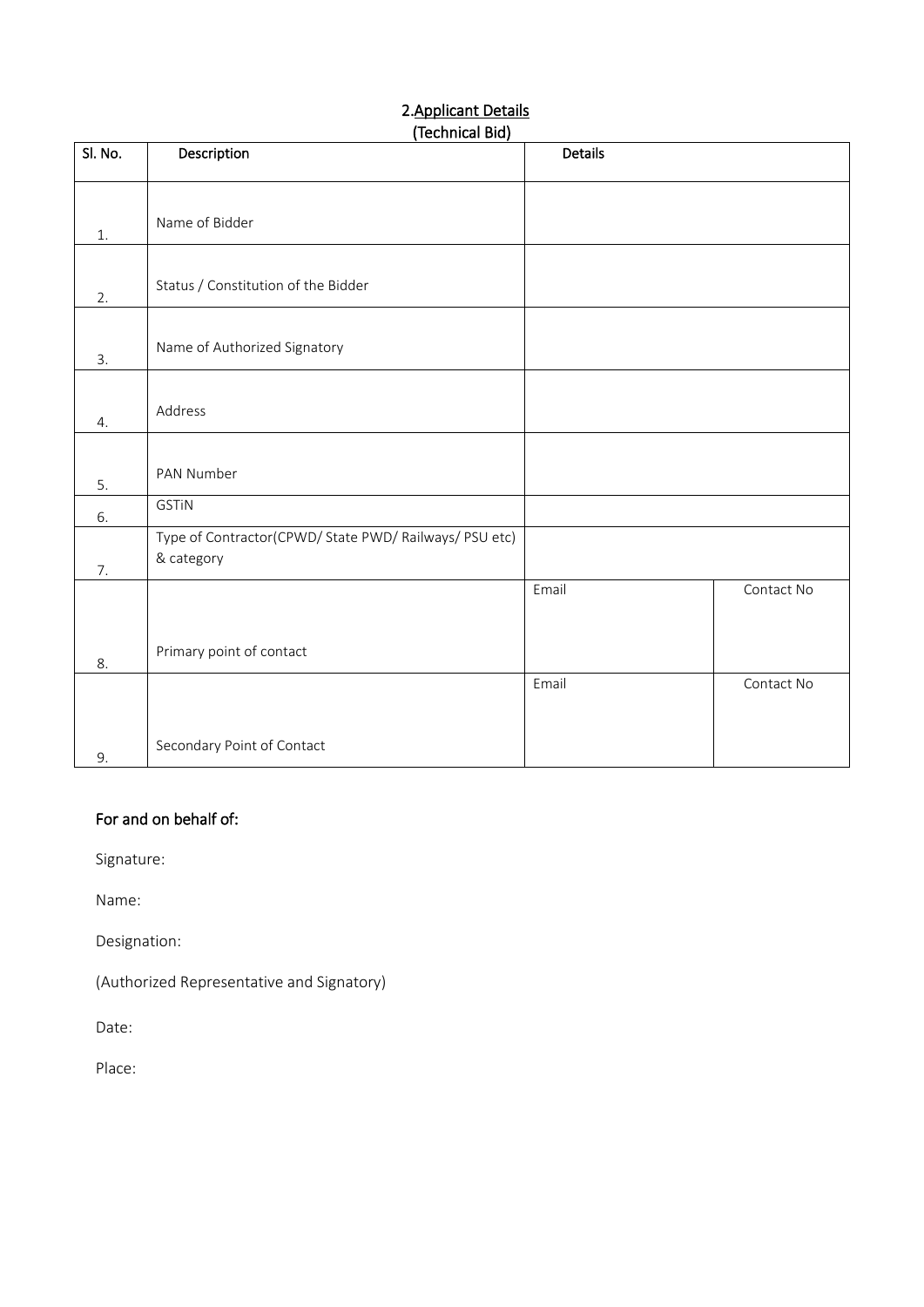# 3.Cost of bid document & EMD Particulars

(Technical Bid)

| SI. | <b>Particulars</b> | D.D. No. | Name of the Bank | Amount | <b>Remarks</b> |
|-----|--------------------|----------|------------------|--------|----------------|
| No. |                    | & Date   |                  | (Rs.)  |                |
|     | EMD                |          |                  |        |                |
|     | Tender Document    |          |                  |        |                |
|     | Fees               |          |                  |        |                |

Yours faithfully,

(Signature of the Bidder) Printed Name Designation Seal Date: Business Address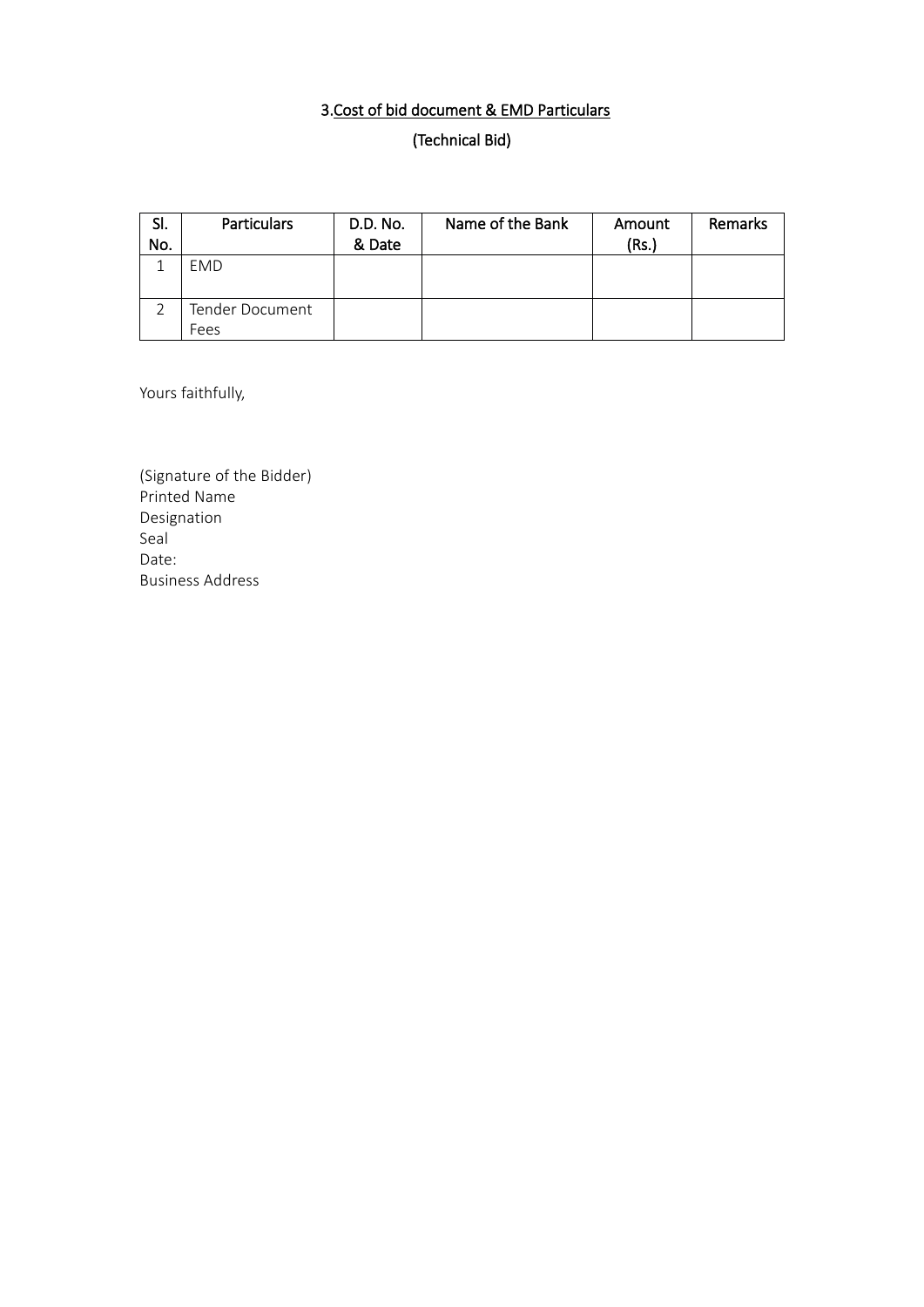## 4.Financial Details (Technical Bid)

#### *Declaration to be submitted under the signature of Chartered Accountant on Letterhead*

#### To whomsoever it may concern

On the basis of audited financial statements, we hereby certify that M/s………………………………………having registered office at …………………………………………………………..has the following average annual turnover during last three financial years starting from FY 2018-19, 2019-20 and 2020- 2021 as mentioned below:

| S.No        | <b>Financial Year</b> | <b>Annual Turnover</b> |
|-------------|-----------------------|------------------------|
| $\mathbf 1$ | 2020-21               |                        |
| 2           | 2019-20               |                        |
| 3           | 2018-19               |                        |

Signature

Chartered Accountant firm

Membership No

Contact

Seal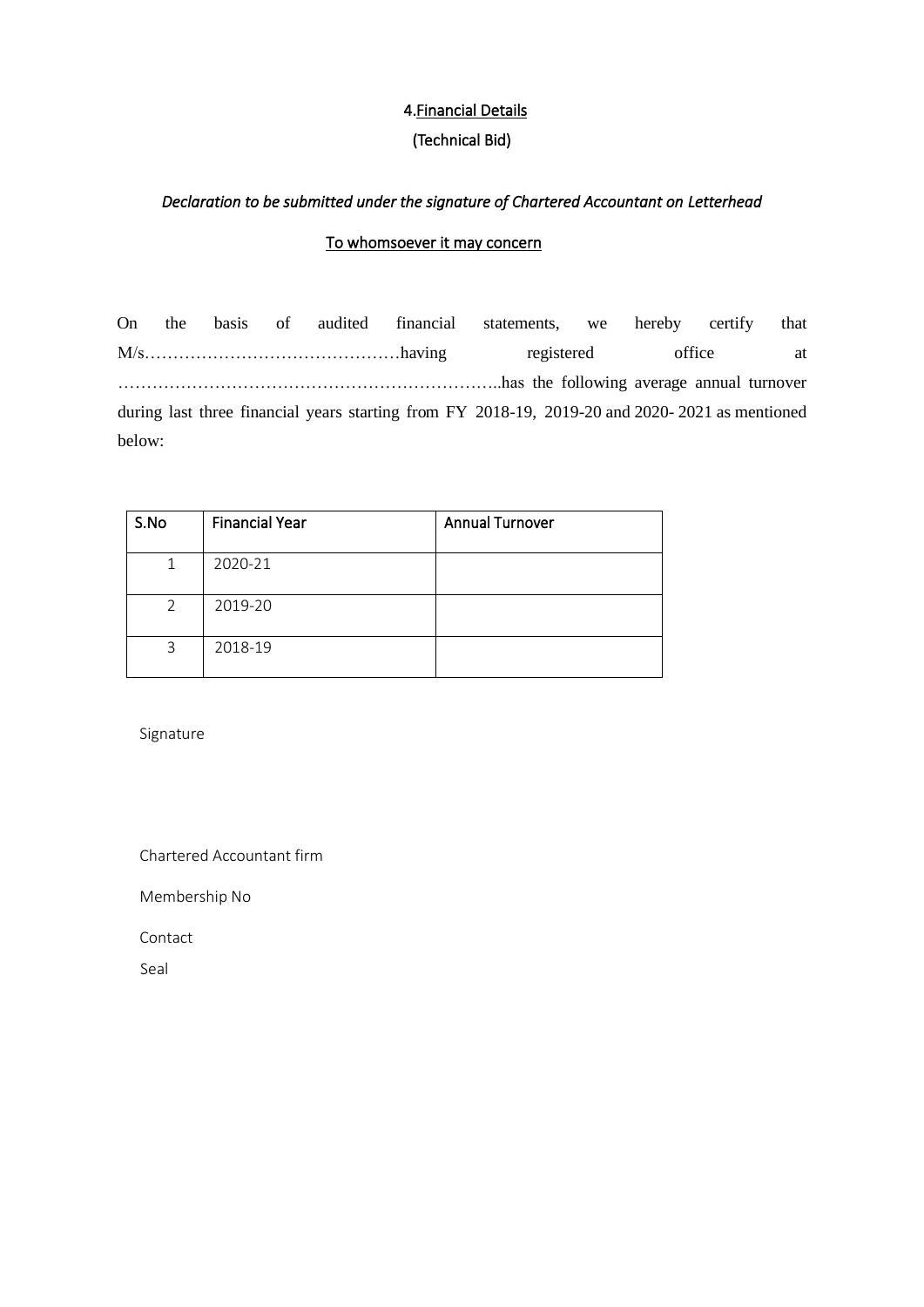#### 5.Experience Details

#### (Technical Bid)

| S.<br>No. | Name of<br>Client | Scope of<br><b>Work</b> | Project<br>Area (in sq<br>ft) | Date of<br><b>Work</b><br>Order | Value of<br>Work<br>Order | <b>Status</b><br>(Complete/I<br>n process) | Date of<br>Completion |
|-----------|-------------------|-------------------------|-------------------------------|---------------------------------|---------------------------|--------------------------------------------|-----------------------|
|           |                   |                         |                               |                                 |                           |                                            |                       |
|           |                   |                         |                               |                                 |                           |                                            |                       |
|           |                   |                         |                               |                                 |                           |                                            |                       |
|           |                   |                         |                               |                                 |                           |                                            |                       |

Note:

Submit Work Orders for all the projects mentioned above and the completion certificate, where applicable

Highlight the work Orders for scope of work, date, value of work, area etc.

We undertake that the above information is true and correct.

Yours faithfully,

(Signature of the Bidder) Designation Seal Date: Business Address: